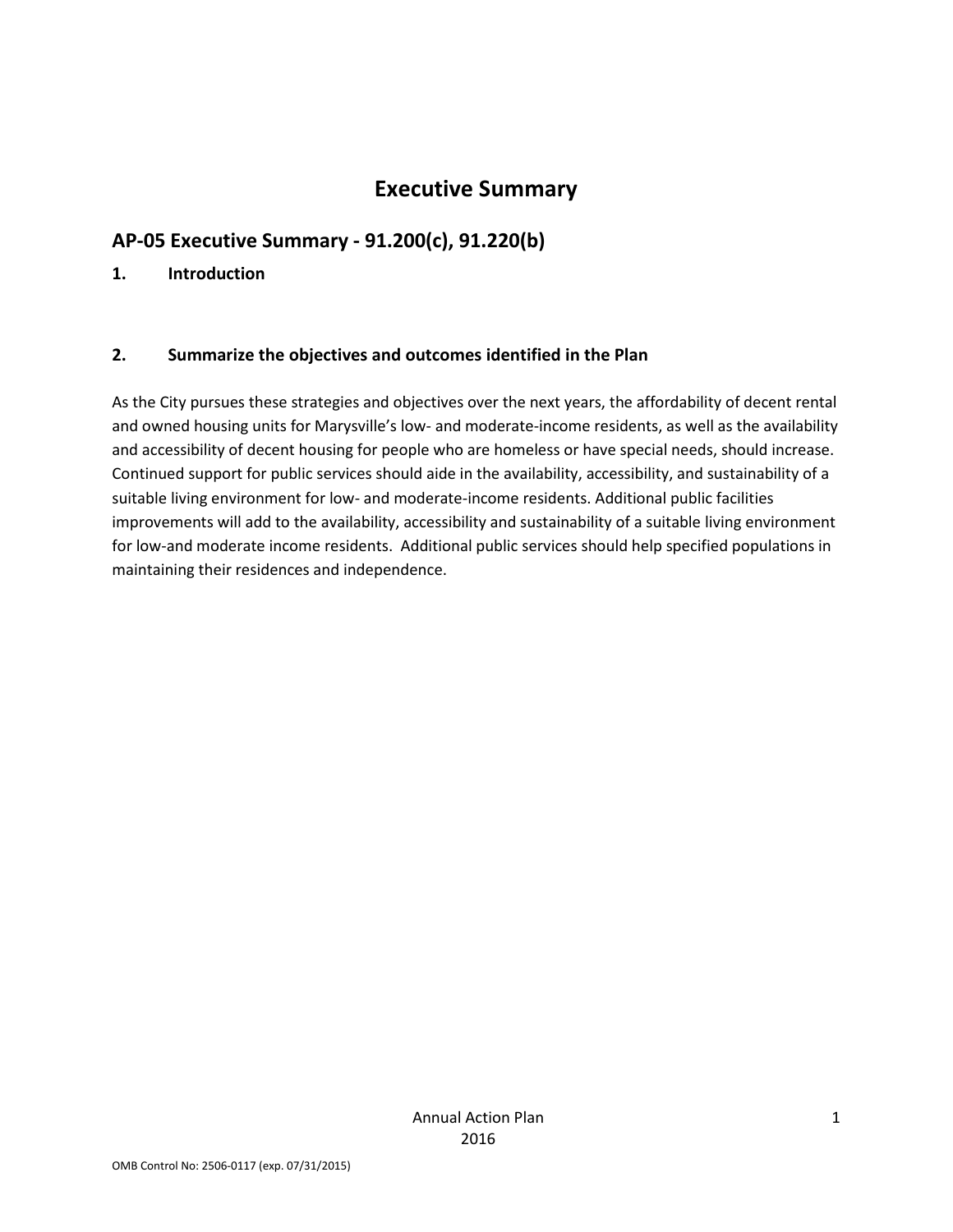Program Year 2016 - Public Services



#### PUBLIC SERVICES LOCATED CITY-WIDE

<sup>1</sup>Catholic Community Services - Volunteer Chore Services  $\frac{2}{3}$ Senior Services Snohomish County – Meals on Wheels <sup>3</sup>Marysville Community Food Bank - Backpack Program

**Public Services**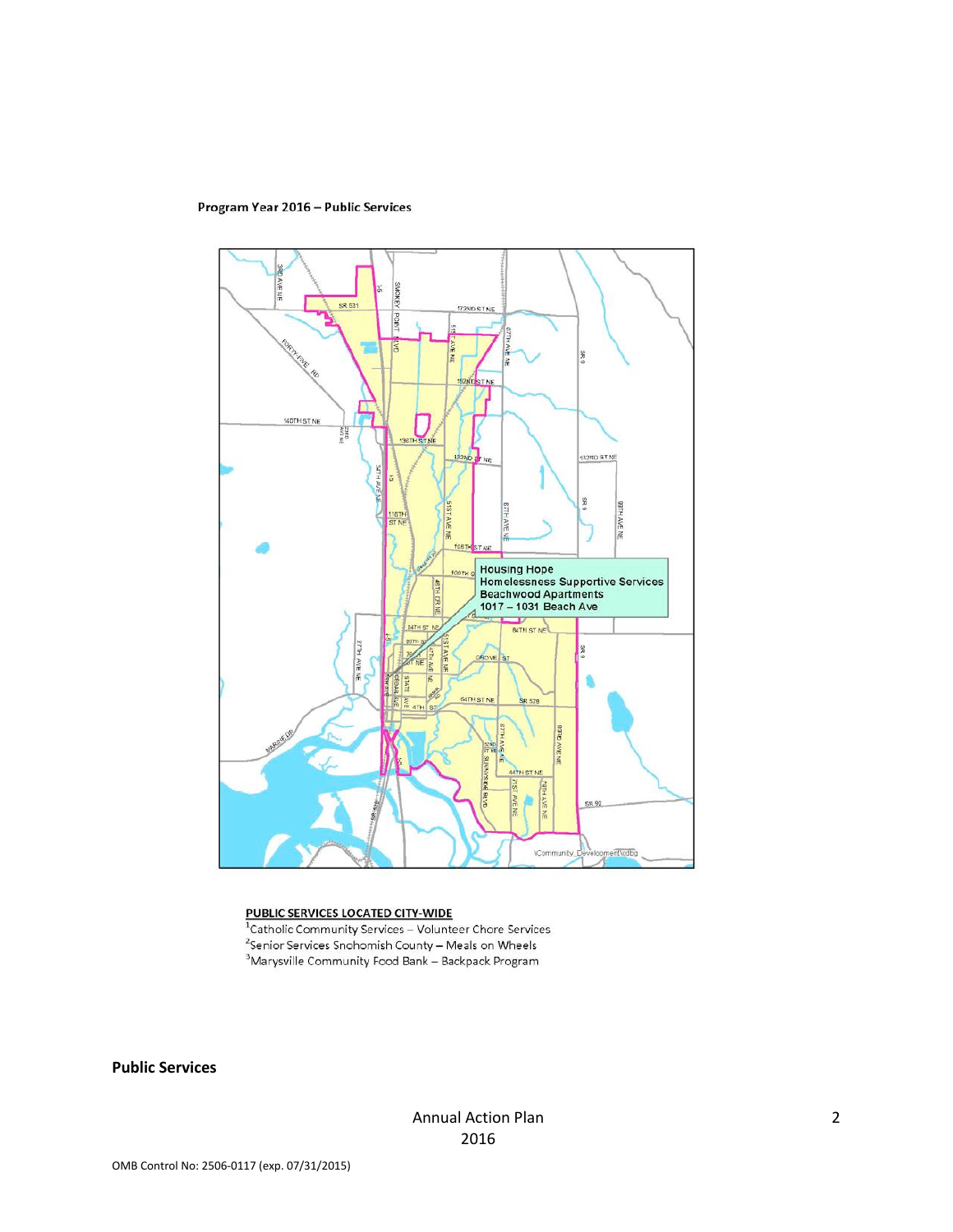

**Capital Projects**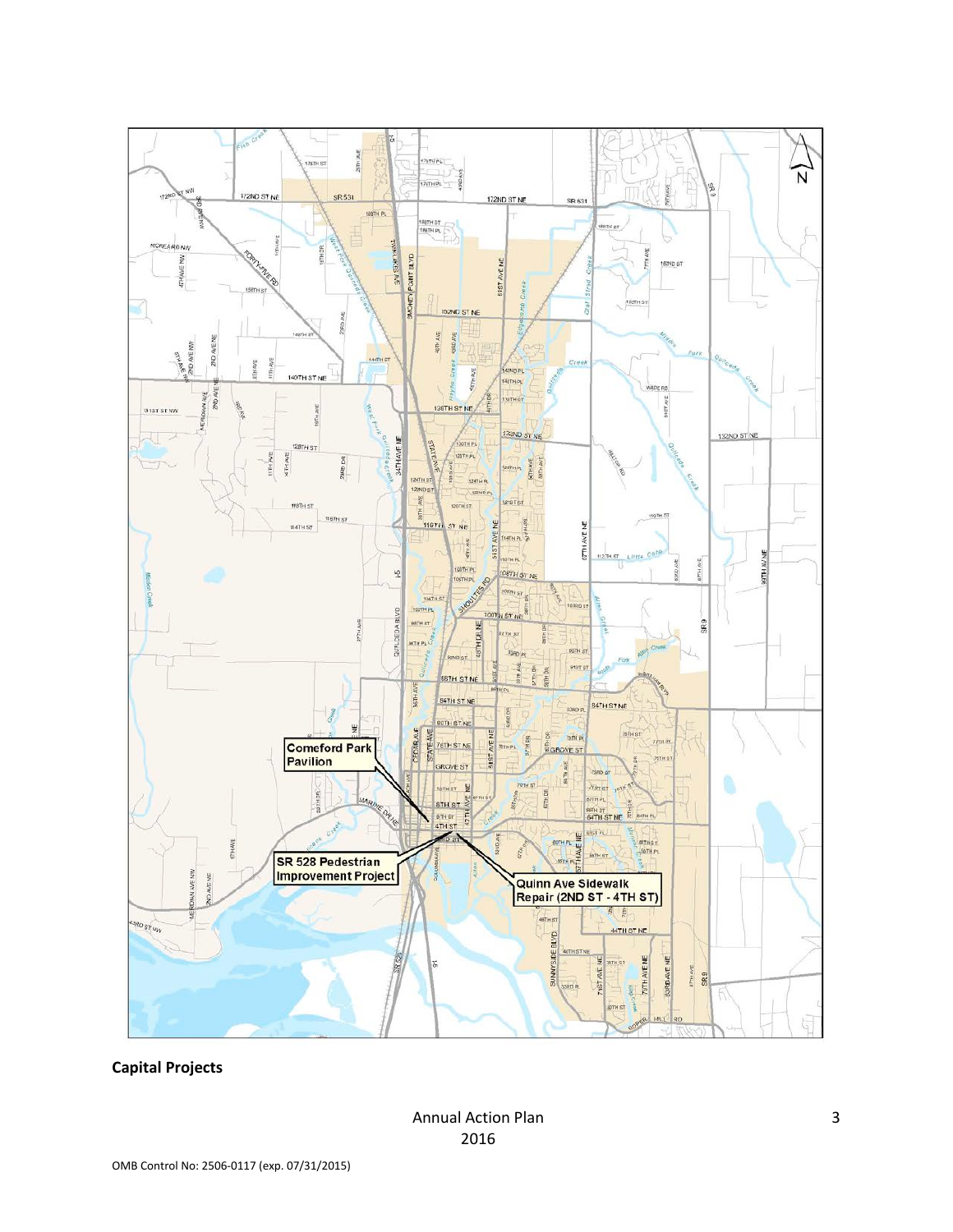### **3. Evaluation of past performance**

There has been great success in assisting underserved populations with household repairs and chores which enables them to retain their independence and remain in their homes. Over 200 individuals benefited from the CDBG funds allocated to the agencies which provide minor home repair and chore services to low-income seniors and disabled persons each program year. The agencies are providing a much needed service and acting in a timely manner.

Another need that has been served by the allocation of CDBG funds has been assistance to homeless and at risk of homelessness individuals and families. For each of the Program Years that have been completed, 70 individuals (20 families) had access to transitional housing as well as supportive services to aid them in moving towards securing permanent housing.

A number of Capital Improvement projects were also completed which improved access to, and improved facilities, for low-moderate income individuals.

The above mentioned past performances helped guide the City in its selection of activities for the next year.

### **4. Summary of Citizen Participation Process and consultation process**

To ensure that all interested and affected parties have an opportunity to participate in development of the 2016 Action Plan, the City solicited input from citizens and the public and nonprofit agencies that serve them, through public meetings, public hearings, a 30-day public comment period, and general communications. Public meeting and public hearing comments and written public comments were reviewed and incorporated into the Annual Action Plan as appropriate.

### **5. Summary of public comments**

No comments were recieved from the public during the 30 day comment period or at the public meetings or public hearings.

### **6. Summary of comments or views not accepted and the reasons for not accepting them**

N/A

### **7. Summary**

The Annual Action Plan is made available in multiple formats and in multiple locations around the City in an effort to provide options for citizens. In addition, the plan is made available on the City's webpage and a News Bulletin is released in local circulations as well on Social Media and the City's public television channel.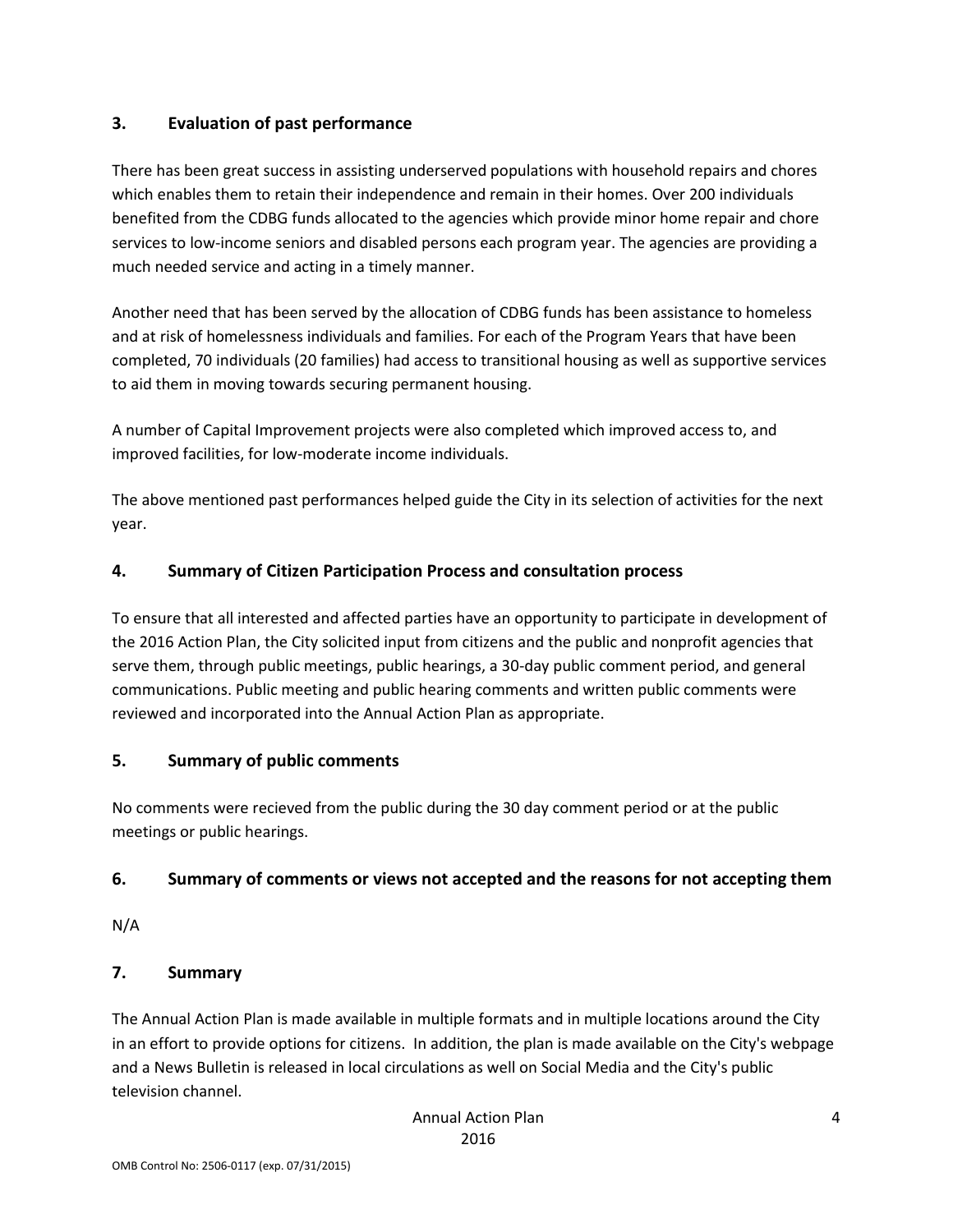## **PR-05 Lead & Responsible Agencies - 91.200(b)**

### **1. Agency/entity responsible for preparing/administering the Consolidated Plan**

The following are the agencies/entities responsible for preparing the Consolidated Plan and those responsible for administration of each grant program and funding source.

| <b>Agency Role</b>        | <b>Name</b>       | Department/Agency     |  |
|---------------------------|-------------------|-----------------------|--|
|                           |                   |                       |  |
| <b>CDBG Administrator</b> | <b>MARYSVILLE</b> | Community Development |  |

**Table 1 – Responsible Agencies**

#### **Narrative**

The City of Marysville's Community Development Department is the lead agency responsible for preparing the Consolidated Plan and for planning, developing, and implementing the CDBG Program. Several key public and nonprofit agencies, as listed in the Annual Action Plan, are expected to administer the programs covered by this plan.

**Consolidated Plan Public Contact Information**

**Consolidated Plan Public Contact Information**

City of Marysville

Community Development Department

80 Columbia Ave.

Marysville WA 98270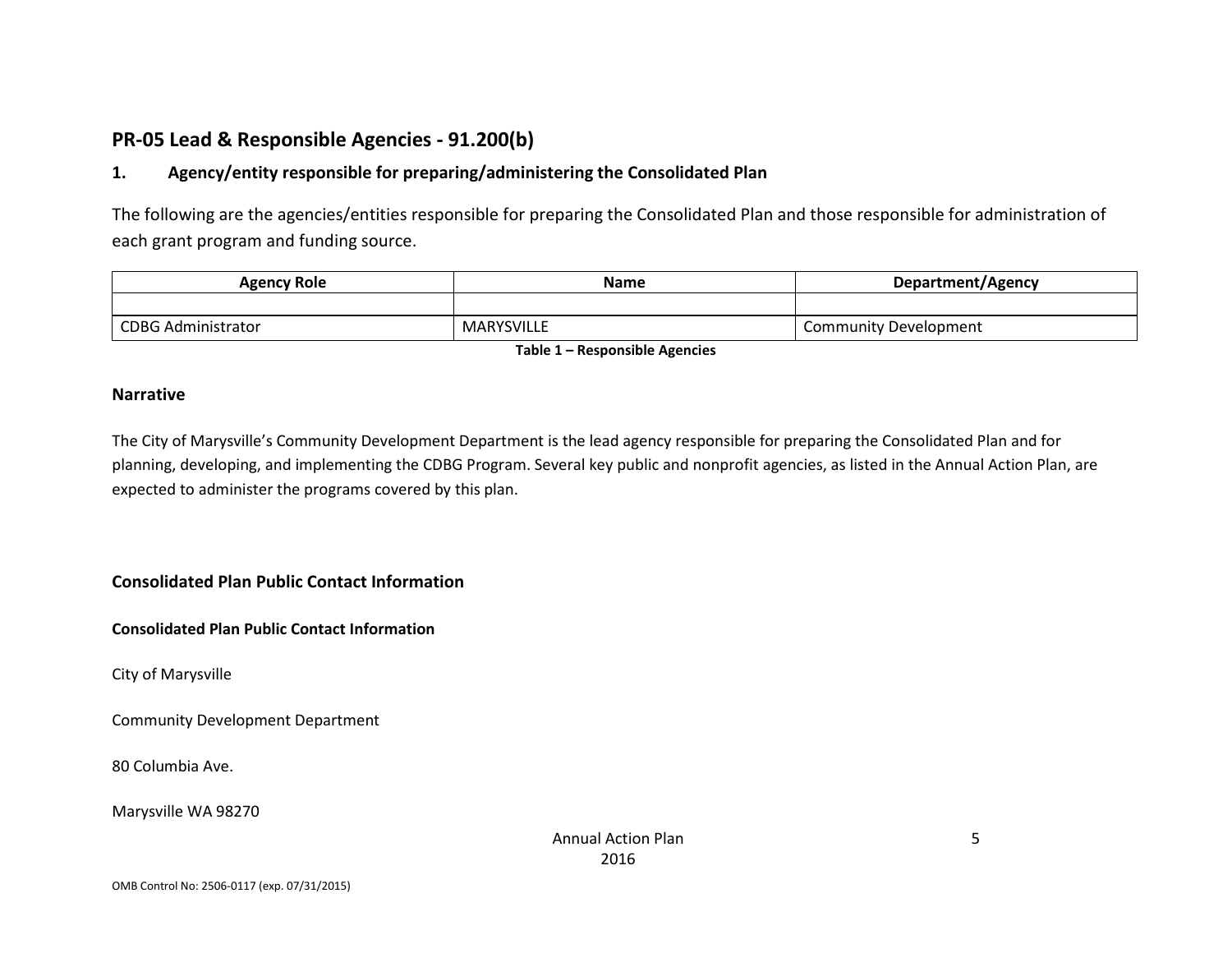Amy Hess, Assistant Planner 360-363-8215 ahess@marysvillewa.gov

Chris Holland, Senior Planner

360-363-8207 cholland@marysvillewa.gov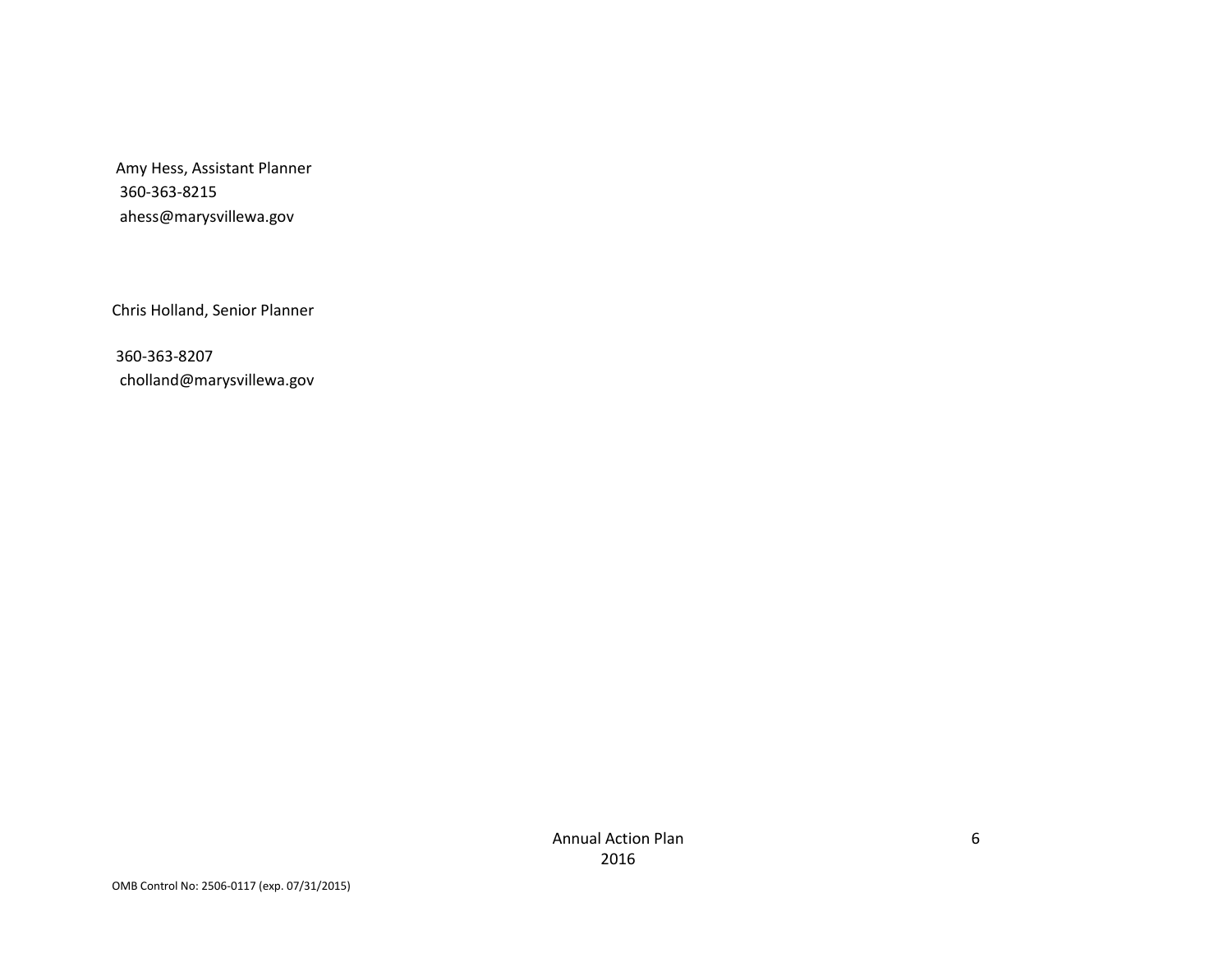## **AP-10 Consultation - 91.100, 91.200(b), 91.215(l)**

### **1. Introduction**

The public and low-income housing providers, as well as the governmental planning, health, mental health and service agencies, have close working relationships in Marysville and Snohomish County. Snohomish County Community Services Department is the lead agency for homeless housing and behavioral health activities in our community. The City consults regularly with the local Continuum of Care and also participates in the Partnership to End Homelessness. The City also consults regularly with the Snohomish County Housing Authority.

## **Provide a concise summary of the jurisdiction's activities to enhance coordination between public and assisted housing providers and private and governmental health, mental health and service agencies (91.215(l)).**

City of Marysville Community Development staff collected quantitative and qualitative data via online research, communications with other agencies, public meetings, and a public hearing to develop the Annual Action Plan. Staff utilized research gathered from surveys issued directly to low- and moderateincome individuals, to gain a better understanding of the available resources, needs, barriers, and strategies for serving Marysville's low- and moderate-income population. To solicit additional details from all stakeholders, the City held public meetings and a public hearing.

In preparing the Consolidated Plan and Annual Action Plan, staff consulted with a comprehensive group of public and private housing, health, and social services agencies, including those focused on services to children, elderly persons, persons with disabilities, persons with HIV/AIDS and their families, and homeless persons. Staff also consulted with agencies focused on homeless strategies and resources and lead-based paint hazards, as well as the local public housing authority and adjacent governments, including those involved with metropolitan-wide planning.

## **Describe coordination with the Continuum of Care and efforts to address the needs of homeless persons (particularly chronically homeless individuals and families, families with children, veterans, and unaccompanied youth) and persons at risk of homelessness.**

As part of the HOME Consortium with Snohomish County, City of Marysville's staff participated in the County's process to establish a Continuum of Care strategy. City staff sits on the County's Partnership to End Homelessness Continuum of Care Board.

## **Describe consultation with the Continuum(s) of Care that serves the jurisdiction's area in determining how to allocate ESG funds, develop performance standards for and evaluate**

Annual Action Plan 2016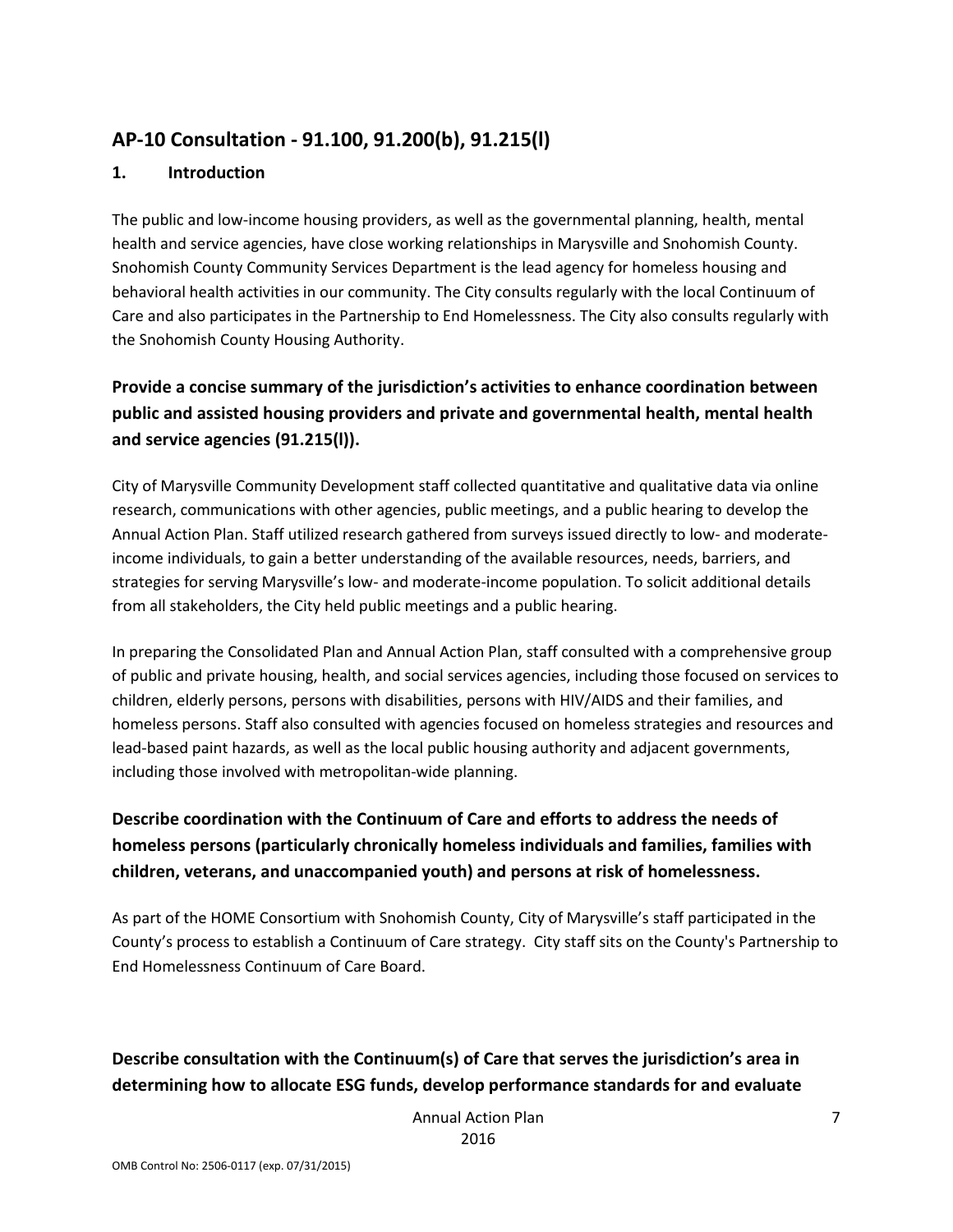## **outcomes of projects and activities assisted by ESG funds, and develop funding, policies and procedures for the operation and administration of HMIS**

The City does not directly receive ESG funds. The City has coordinated with Snohomish County Human Services, and the organizations most responsible for using ESG funds and for administering HMIS for service providers who operate in the County. The City has incorporated Snohomish County Continuum of Care Action Plan and Snohomish County Housing and Community Development Consolidated Plan goals, strategies, activities and outcomes in the 2015-2019 Consolidated Plan as well as this Annual Action Plan.

## **2. Agencies, groups, organizations and others who participated in the process and consultations**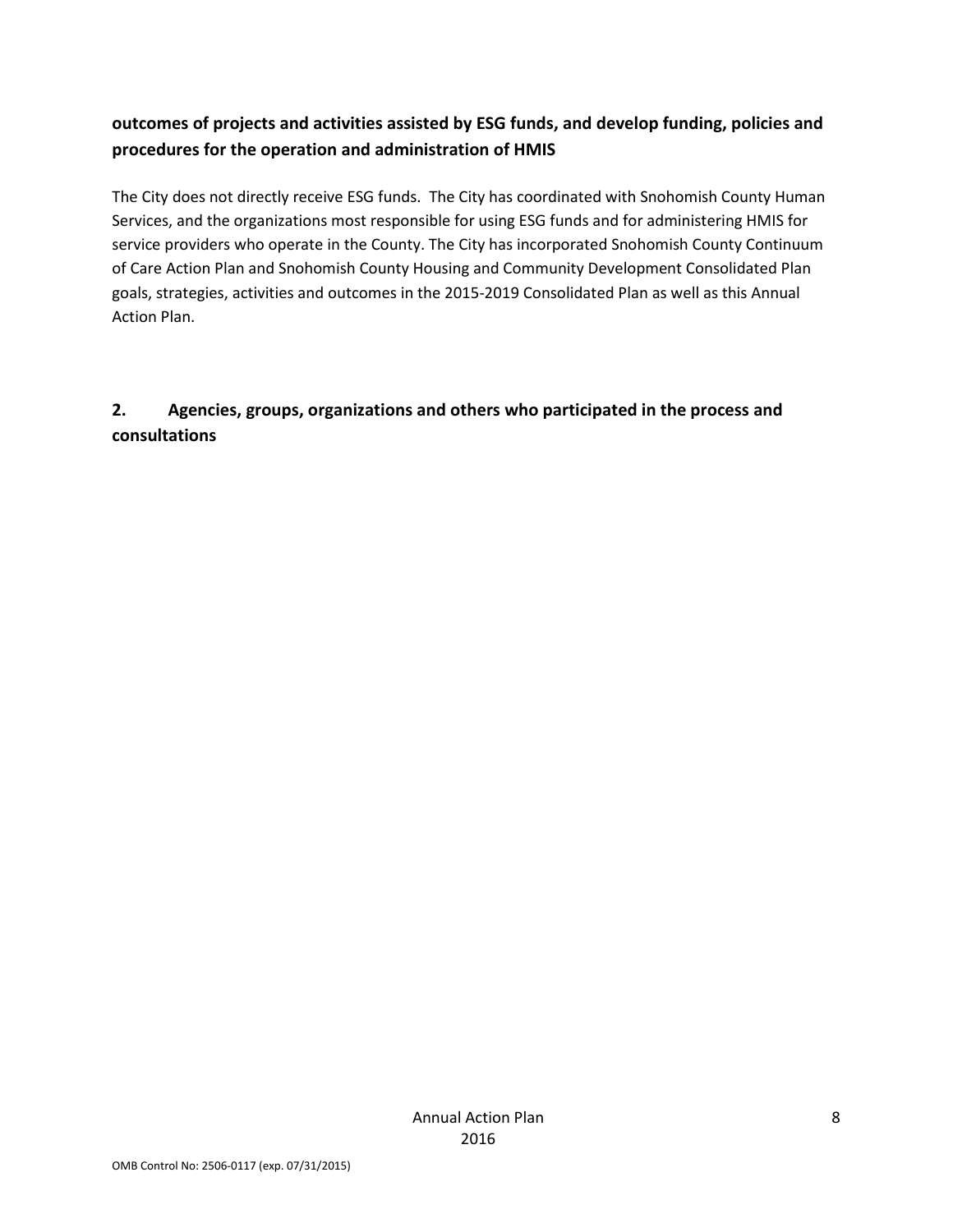**Table 2 – Agencies, groups, organizations who participated**

| $\overline{2}$ | Agency/Group/Organization                                                                                                                                         | <b>SNOHOMISH COUNTY</b>                                                                                                                                                                     |
|----------------|-------------------------------------------------------------------------------------------------------------------------------------------------------------------|---------------------------------------------------------------------------------------------------------------------------------------------------------------------------------------------|
|                | <b>Agency/Group/Organization Type</b>                                                                                                                             | Other government - County                                                                                                                                                                   |
|                | What section of the Plan was addressed by Consultation?                                                                                                           | <b>Process Coordination</b>                                                                                                                                                                 |
|                | Briefly describe how the Agency/Group/Organization was<br>consulted. What are the anticipated outcomes of the<br>consultation or areas for improved coordination? | One-on-one meetings with county staff. Anticipate increased coordination of<br>homeless and housing activities.                                                                             |
| 3              | Agency/Group/Organization                                                                                                                                         | City of Everett                                                                                                                                                                             |
|                | <b>Agency/Group/Organization Type</b>                                                                                                                             | Other government - Local                                                                                                                                                                    |
|                | What section of the Plan was addressed by Consultation?                                                                                                           | <b>Process Coordination</b>                                                                                                                                                                 |
|                | Briefly describe how the Agency/Group/Organization was<br>consulted. What are the anticipated outcomes of the<br>consultation or areas for improved coordination? | One-on-one meetings with city staff. Anticipate increased coordination of<br>homeless and housing activities among agencies that receive funding from<br>both Cities as well as the County. |
| 4              | Agency/Group/Organization                                                                                                                                         | <b>HOUSING HOPE</b>                                                                                                                                                                         |
|                | <b>Agency/Group/Organization Type</b>                                                                                                                             | Housing<br>Services - Housing                                                                                                                                                               |
|                | What section of the Plan was addressed by Consultation?                                                                                                           | <b>Public Housing Needs</b><br>Non-Homeless Special Needs                                                                                                                                   |
|                | Briefly describe how the Agency/Group/Organization was<br>consulted. What are the anticipated outcomes of the<br>consultation or areas for improved coordination? | Draft plan was sent to agency staff for review and comment. The feedback<br>gives City staff a better understanding of the housing needs within the City.                                   |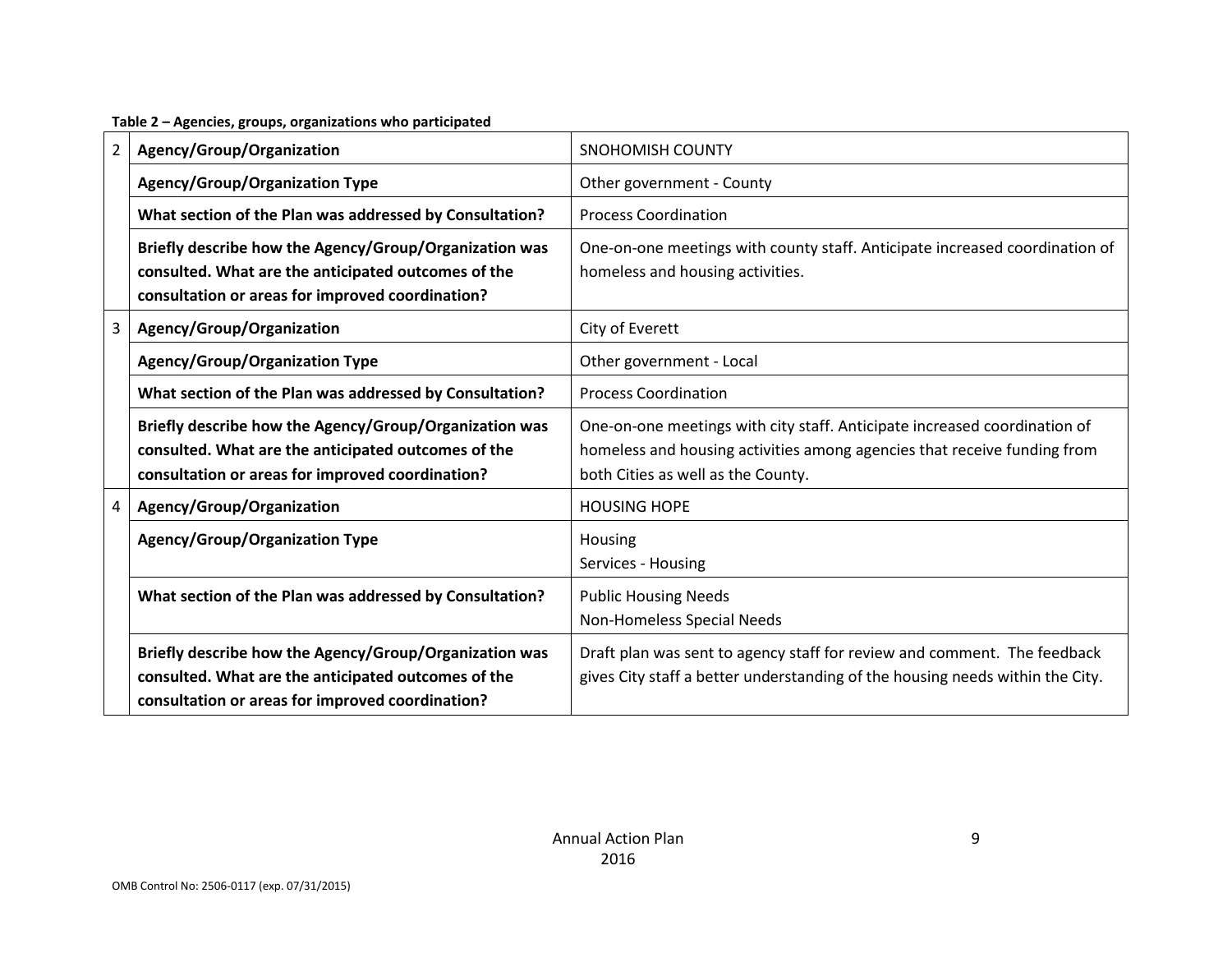| 5 | Agency/Group/Organization                                                                                                                                         | SENIOR SERVICES OF SNOHOMISH COUNTY                                                                                                                                    |
|---|-------------------------------------------------------------------------------------------------------------------------------------------------------------------|------------------------------------------------------------------------------------------------------------------------------------------------------------------------|
|   | <b>Agency/Group/Organization Type</b>                                                                                                                             | Services - Housing<br>Services-Elderly Persons<br>Services-Persons with Disabilities<br>Services-Health                                                                |
|   | What section of the Plan was addressed by Consultation?                                                                                                           | Non-Homeless Special Needs                                                                                                                                             |
|   | Briefly describe how the Agency/Group/Organization was<br>consulted. What are the anticipated outcomes of the<br>consultation or areas for improved coordination? | Draft Plan was sent to agency for review and feedback. Agency staff<br>attended meetings, provides information about the special needs<br>populations within the City. |
| 6 | Agency/Group/Organization                                                                                                                                         | Catholic Community Services of Western Washington                                                                                                                      |
|   | <b>Agency/Group/Organization Type</b>                                                                                                                             | Services - Housing<br>Services-Elderly Persons<br>Services-Persons with Disabilities<br>Services-Persons with HIV/AIDS<br>Services-homeless                            |
|   | What section of the Plan was addressed by Consultation?                                                                                                           | Homeless Needs - Chronically homeless<br>Homeless Needs - Families with children<br>Non-Homeless Special Needs                                                         |
|   | Briefly describe how the Agency/Group/Organization was<br>consulted. What are the anticipated outcomes of the<br>consultation or areas for improved coordination? | Draft Plan was sent to agency for review and feedback. Agency staff<br>attended meetings, provides information about the special needs<br>populations within the City. |
| 7 | Agency/Group/Organization                                                                                                                                         | Everett/Snohomish County Continuum of Care                                                                                                                             |
|   | <b>Agency/Group/Organization Type</b>                                                                                                                             | Services-homeless                                                                                                                                                      |
|   | What section of the Plan was addressed by Consultation?                                                                                                           | Homeless Needs - Chronically homeless                                                                                                                                  |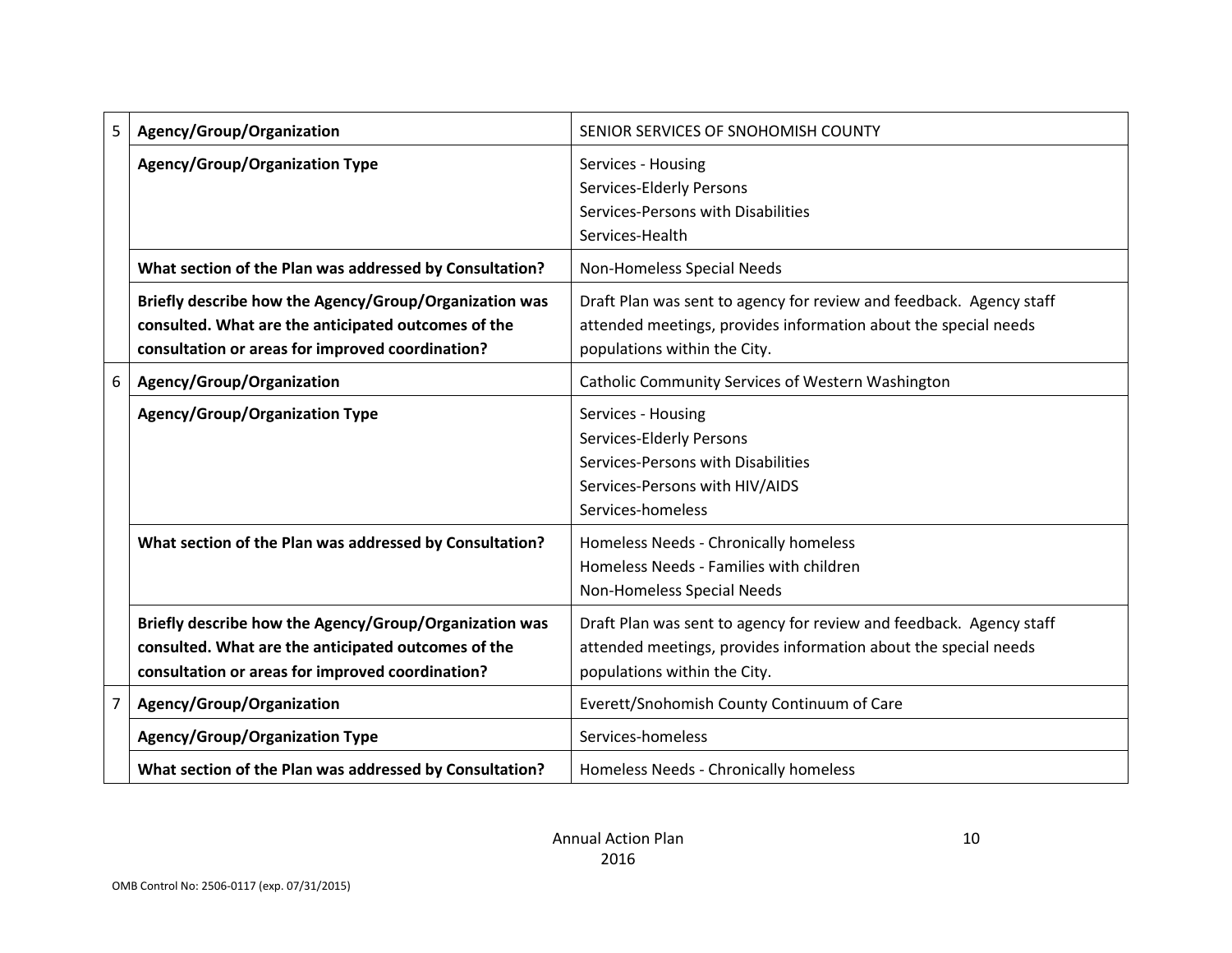|   | Briefly describe how the Agency/Group/Organization was<br>consulted. What are the anticipated outcomes of the<br>consultation or areas for improved coordination? | Draft Plan sent to agency for review/comment.                                                                                                                                                 |
|---|-------------------------------------------------------------------------------------------------------------------------------------------------------------------|-----------------------------------------------------------------------------------------------------------------------------------------------------------------------------------------------|
| 8 | Agency/Group/Organization                                                                                                                                         | <b>COCOON HOUSE</b>                                                                                                                                                                           |
|   | <b>Agency/Group/Organization Type</b>                                                                                                                             | Housing<br>Services-Children<br>Services-homeless                                                                                                                                             |
|   | What section of the Plan was addressed by Consultation?                                                                                                           | Homeless Needs - Chronically homeless<br>Homelessness Needs - Unaccompanied youth                                                                                                             |
|   | Briefly describe how the Agency/Group/Organization was<br>consulted. What are the anticipated outcomes of the<br>consultation or areas for improved coordination? | Draft Plan sent to agency for review/comment                                                                                                                                                  |
| 9 | Agency/Group/Organization                                                                                                                                         | Marysville-Tulalip Salvation Army                                                                                                                                                             |
|   | <b>Agency/Group/Organization Type</b>                                                                                                                             | Services - Housing<br>Services-Elderly Persons<br>Services-Persons with Disabilities<br>Services-homeless<br>Services-Education                                                               |
|   | What section of the Plan was addressed by Consultation?                                                                                                           | Homeless Needs - Chronically homeless<br>Homeless Needs - Families with children<br>Homelessness Needs - Veterans<br>Homelessness Needs - Unaccompanied youth<br><b>Homelessness Strategy</b> |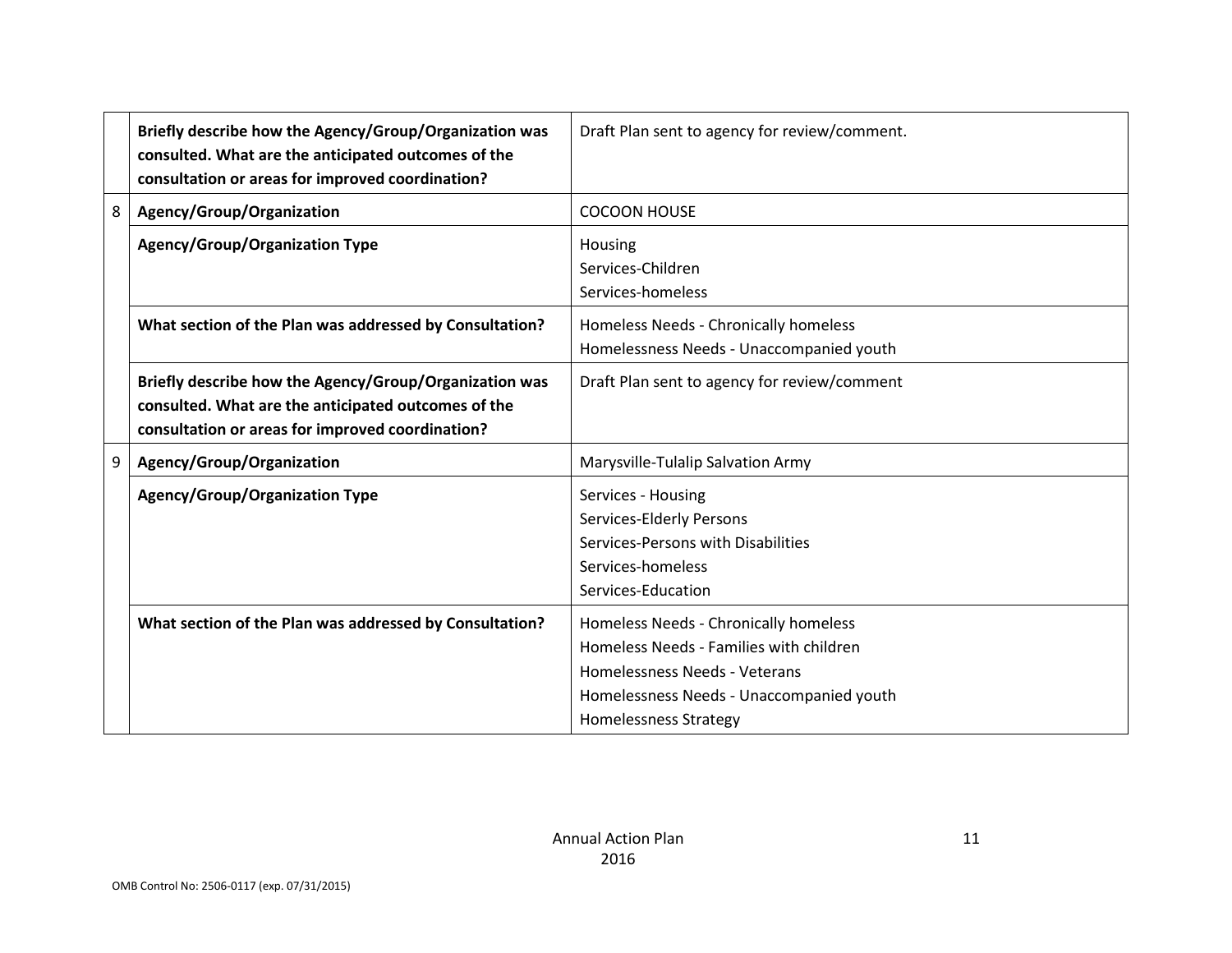| Briefly describe how the Agency/Group/Organization was | The Draft plan was sent to the agency for comment. Additionally, the City   |
|--------------------------------------------------------|-----------------------------------------------------------------------------|
| consulted. What are the anticipated outcomes of the    | discussed the needs of homeless populations specific to Marysville that the |
| consultation or areas for improved coordination?       | agency sees on a daily basis and will continue to work with the agency on   |
|                                                        | ways to collaborate to address the needs.                                   |

### **Identify any Agency Types not consulted and provide rationale for not consulting**

There is no Community-Based Development Organization (CBDO) or Neighborhood Revitalization Strategy Agency (NRSA) currently.

### **Other local/regional/state/federal planning efforts considered when preparing the Plan**

| Name of Plan       | <b>Lead Organization</b>      | How do the goals of your Strategic Plan overlap with the goals of each plan?             |
|--------------------|-------------------------------|------------------------------------------------------------------------------------------|
|                    | Snohomish County Office of    | Both plans support projects which provide housing and supportive services to formerly    |
| Continuum of Care  | <b>Community and Homeless</b> | homeless individuals and families and assist individuals and families with attaining and |
|                    | <b>Services</b>               | sustaining permanent housing as quickly as possible.                                     |
| Comprehensive Plan | City of Marysville            | Availability of housing affordable to all economic segments                              |

**Table 3 - Other local / regional / federal planning efforts**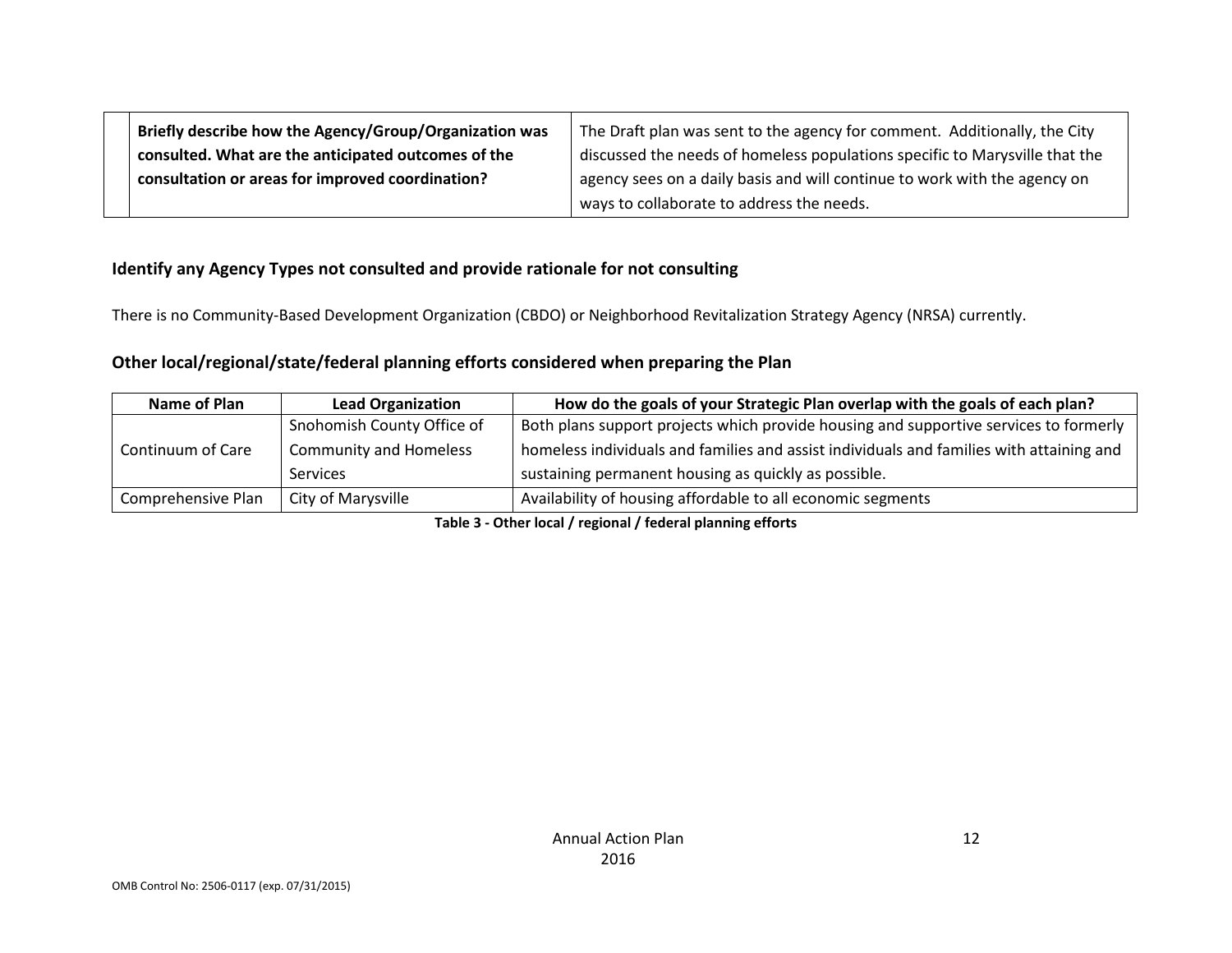## **AP-12 Participation - 91.401, 91.105, 91.200(c)**

### **1. Summary of citizen participation process/Efforts made to broaden citizen participation Summarize citizen participation process and how it impacted goal-setting**

The Citizen Participation Process (CPP) is designed especially to encourage participation by low- and moderate-income persons, particularly those living in slum and blighted areas and in areas where CDBG funds are proposed to be used, and by residents of predominantly low- and moderate-income neighborhoods, as defined by the City of Marysville. The CPP encourages the participation of all citizens within the City of Marysville, including racially and ethnically diverse populations and non-English speaking persons, as well as persons with disabilities. Notices for public meetings and soliciting public comment were included in the local ethnic circulations and translated into multiple languages. The impact on goal setting was based on the feedback received from citizens and is reflected in this plan.

Additionaly, refer to Snohoimsh County Consolidated Plan Consultation and Citizen Participation sections as the City worked collaboratively with the County and the City of Everett in the Consultation and Citizen Participation processes. The City's entire Citizen Participation Plan (CPP) can be reviewed upon request. The information will be made available in a format accessible to persons with disabilities, upon request.

Publication of the Draft 2016 Annual Action Plan for a 30-day public review and comment period and additional public hearings provided residents with an additional opportunity to comment. No comments were received during the public comment period or at the public hearing.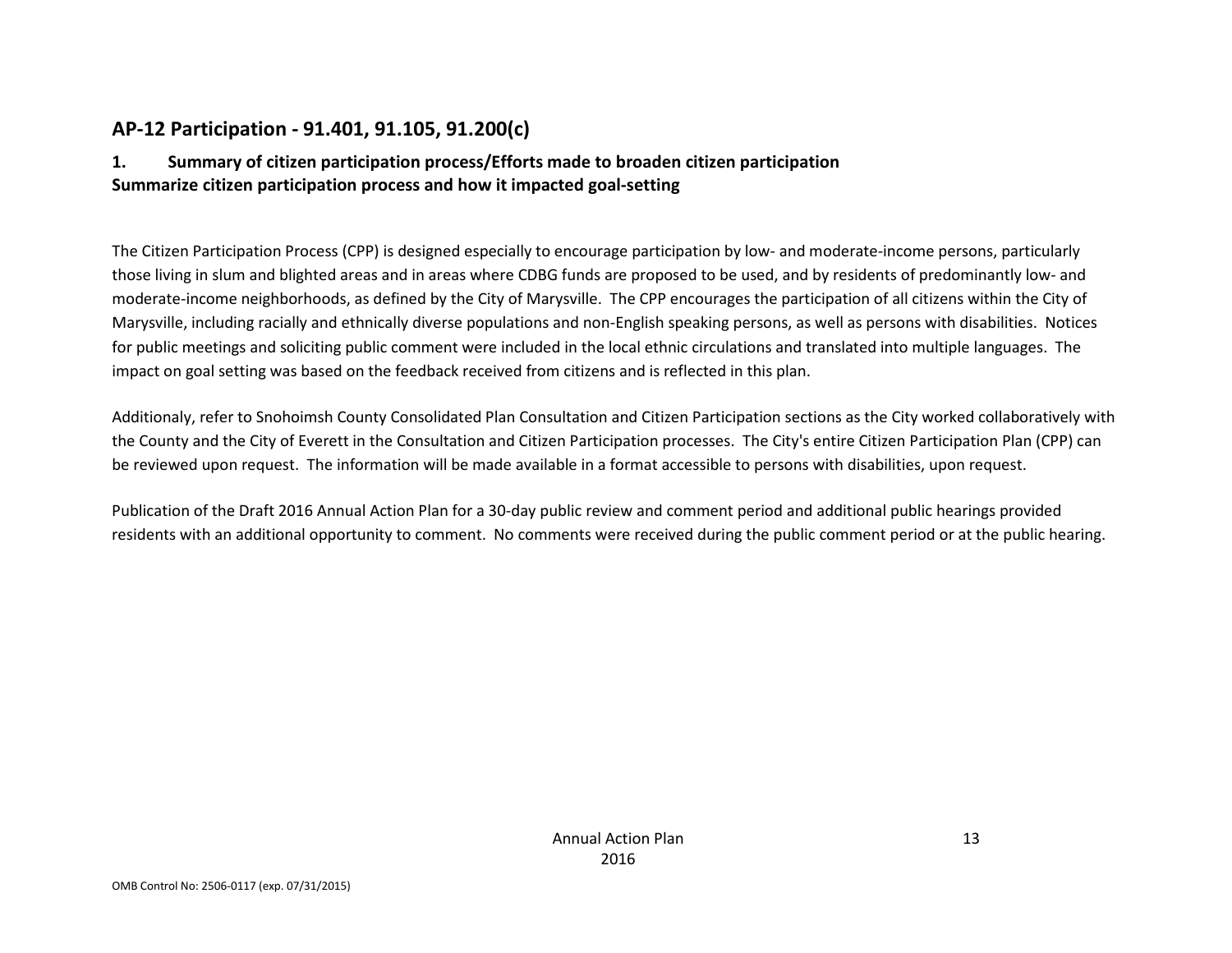### **Citizen Participation Outreach**

| <b>Sort Order</b> | <b>Mode of Outreach</b> | <b>Target of Outreach</b> | Summary of                 | Summary of         | <b>Summary of comments</b> | URL (If     |
|-------------------|-------------------------|---------------------------|----------------------------|--------------------|----------------------------|-------------|
|                   |                         |                           | response/attendance        | comments received  | not accepted               | applicable) |
|                   |                         |                           |                            | Comments were      | and reasons                |             |
|                   |                         |                           |                            |                    |                            |             |
|                   |                         |                           |                            | generally based    |                            |             |
|                   |                         |                           |                            | around where the   |                            |             |
|                   |                         | Non-                      | CAC attended, as well      | available funds    | All comments were          |             |
| 1                 | <b>Public Meeting</b>   | targeted/broad            | as applicants and City     | could do the       | accepted.                  |             |
|                   |                         | community                 | Staff.                     | greatest good and  |                            |             |
|                   |                         |                           |                            | where the greatest |                            |             |
|                   |                         |                           |                            | need lies in       |                            |             |
|                   |                         |                           |                            | Marysville.        |                            |             |
|                   | Newspaper Ad            |                           | Notice was posted in       |                    |                            |             |
|                   |                         | Non-<br>targeted/broad    | the local paper            |                    |                            |             |
|                   |                         |                           | soliciting comments        | No comments were   |                            |             |
| $\overline{2}$    |                         |                           | and feedback on the        | received in        | N/A                        |             |
|                   |                         |                           | <b>Draft Annual Action</b> | response to the    |                            |             |
|                   |                         | community                 | Plan and the               | newspaper ad.      |                            |             |
|                   |                         |                           | proposed allocation        |                    |                            |             |
|                   |                         |                           | of funds.                  |                    |                            |             |
|                   |                         |                           | Public Hearing was         |                    |                            |             |
| 3                 |                         |                           | held at City Council       |                    |                            |             |
|                   |                         | Non-                      | Meeting. The               | No public          |                            |             |
|                   | <b>Public Hearing</b>   | targeted/broad            | Meeting was                | comments were      |                            |             |
|                   |                         | community                 | attended by City Staff     | received.          |                            |             |
|                   |                         |                           | and Council                |                    |                            |             |
|                   |                         |                           | members.                   |                    |                            |             |

**Table 4 – Citizen Participation Outreach**

Annual Action Plan 2016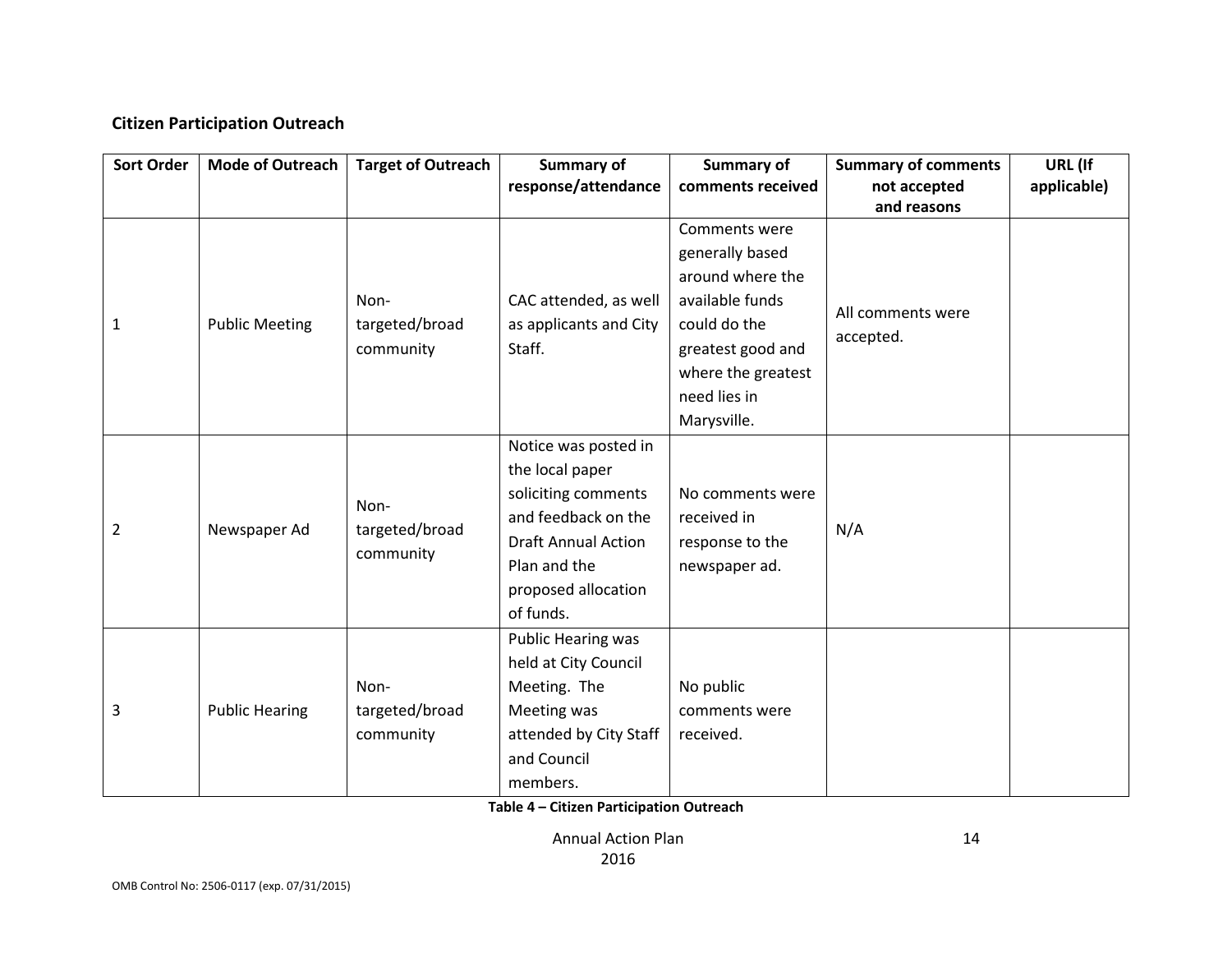## **Expected Resources**

## **AP-15 Expected Resources – 91.420(b), 91.220(c) (1, 2)**

### **Introduction**

The Strategic Plan presents the City of Marysville's priority needs, strategies, and objectives to demonstrate how the City will provide new or improved availability/accessibility, affordability, and sustainability of decent housing, a suitable living environment, and economic opportunities, principally for low- and moderate-income residents. The Strategic Plan will be in effect from July 1, 2015 through June 30, 2019.

CDBG funds will be targeted to activities benefiting the block groups where at least 51% of the residents have income at or below 80% of the median income, as defined by HUD. The investment of CDBG funds will be based on whether an activity meets all of the following criteria:

- Meets a national objective
- Meets a CDBG objective
- Is an eligible activity according to CDBG entitlement program guidelines
- Is consistent with the priorities and objectives of this plan

### **Anticipated Resources**

| Program | Source of    | <b>Uses of Funds</b> | <b>Expected Amount Available Year 1</b> |            |                   |        | Expected         | <b>Narrative Description</b> |
|---------|--------------|----------------------|-----------------------------------------|------------|-------------------|--------|------------------|------------------------------|
|         | <b>Funds</b> |                      | Annual                                  | Program    | <b>Prior Year</b> | Total: | Amount           |                              |
|         |              |                      | <b>Allocation:</b>                      | Income: \$ | <b>Resources:</b> |        | <b>Available</b> |                              |
|         |              |                      |                                         |            |                   |        | Reminder         |                              |
|         |              |                      |                                         |            |                   |        | οf               |                              |
|         |              |                      |                                         |            |                   |        | <b>ConPlan</b>   |                              |
|         |              |                      |                                         |            |                   |        |                  |                              |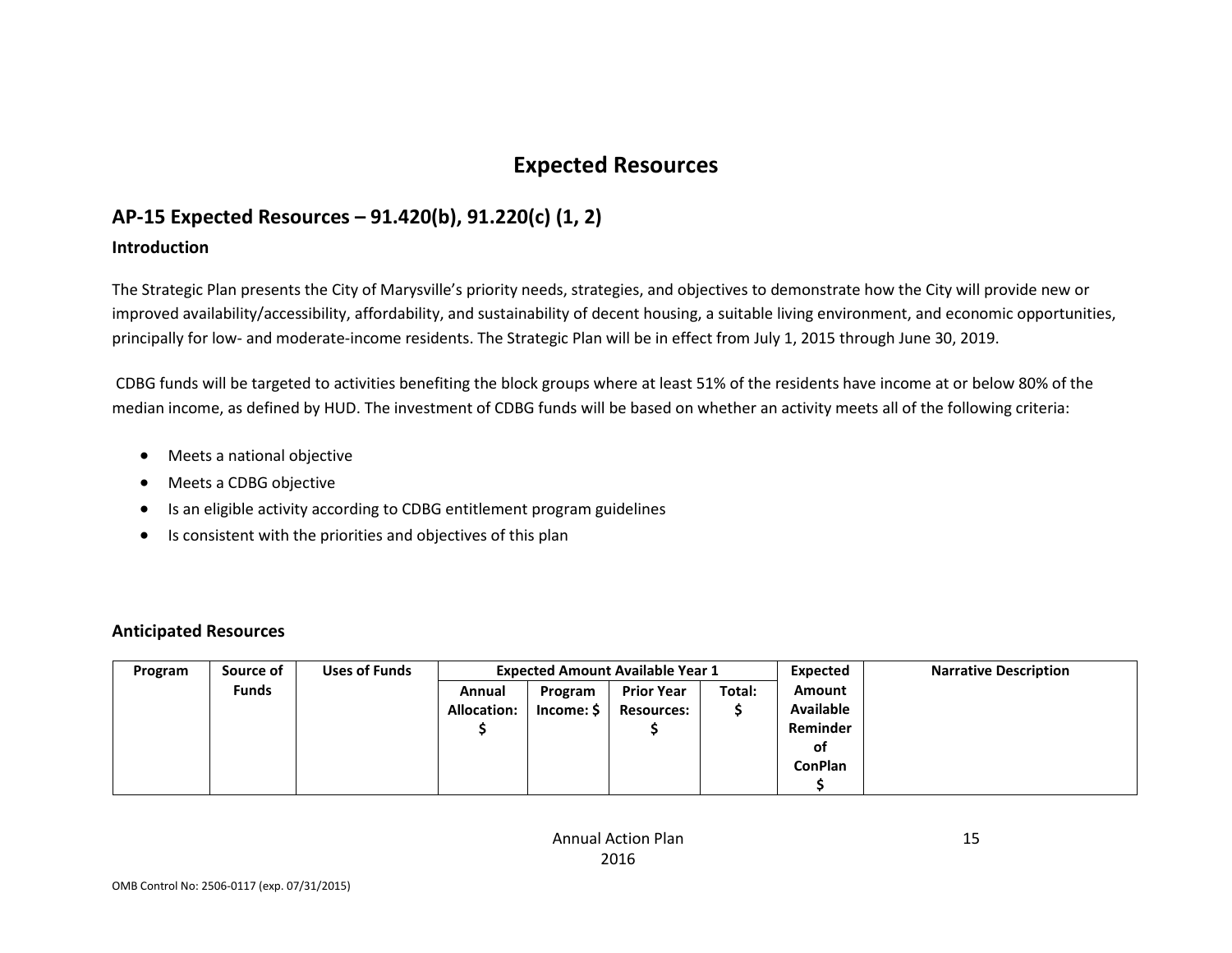| Program     | Source of    | <b>Uses of Funds</b>   |                              |                       | <b>Expected Amount Available Year 1</b> |               | <b>Expected</b>                                                | <b>Narrative Description</b>       |
|-------------|--------------|------------------------|------------------------------|-----------------------|-----------------------------------------|---------------|----------------------------------------------------------------|------------------------------------|
|             | <b>Funds</b> |                        | Annual<br><b>Allocation:</b> | Program<br>Income: \$ | <b>Prior Year</b><br><b>Resources:</b>  | Total:<br>\$. | Amount<br><b>Available</b><br>Reminder<br>of<br><b>ConPlan</b> |                                    |
| <b>CDBG</b> | public -     | Acquisition            |                              |                       |                                         |               |                                                                | Funds used for admin/planning,     |
|             | federal      | Admin and              |                              |                       |                                         |               |                                                                | housing, public facilities, public |
|             |              | <b>Planning</b>        |                              |                       |                                         |               |                                                                | services                           |
|             |              | Economic               |                              |                       |                                         |               |                                                                |                                    |
|             |              | Development            |                              |                       |                                         |               |                                                                |                                    |
|             |              | Housing                |                              |                       |                                         |               |                                                                |                                    |
|             |              | Public                 |                              |                       |                                         |               |                                                                |                                    |
|             |              | Improvements           |                              |                       |                                         |               |                                                                |                                    |
|             |              | <b>Public Services</b> | 368,272                      | 0                     | 0                                       | 368,272       | 558,408                                                        |                                    |

**Table 5 - Expected Resources – Priority Table**

### **Explain how federal funds will leverage those additional resources (private, state and local funds), including a description of how matching requirements will be satisfied**

Federal funds the City receives through the Community Development Block Grant (CDBG) are used to leverage other federal, state, local and private resources to meet housing and community development needs. While matching funds are not currently required for the City's CDBG program, the City anticipates that most major projects will be funded primarily through non-CDBG resources. In previous years, CDBG funds have been used to fill funding gaps in projects.

### **If appropriate, describe publically owned land or property located within the jurisdiction that may be used to address the needs identified in the plan**

N/A

16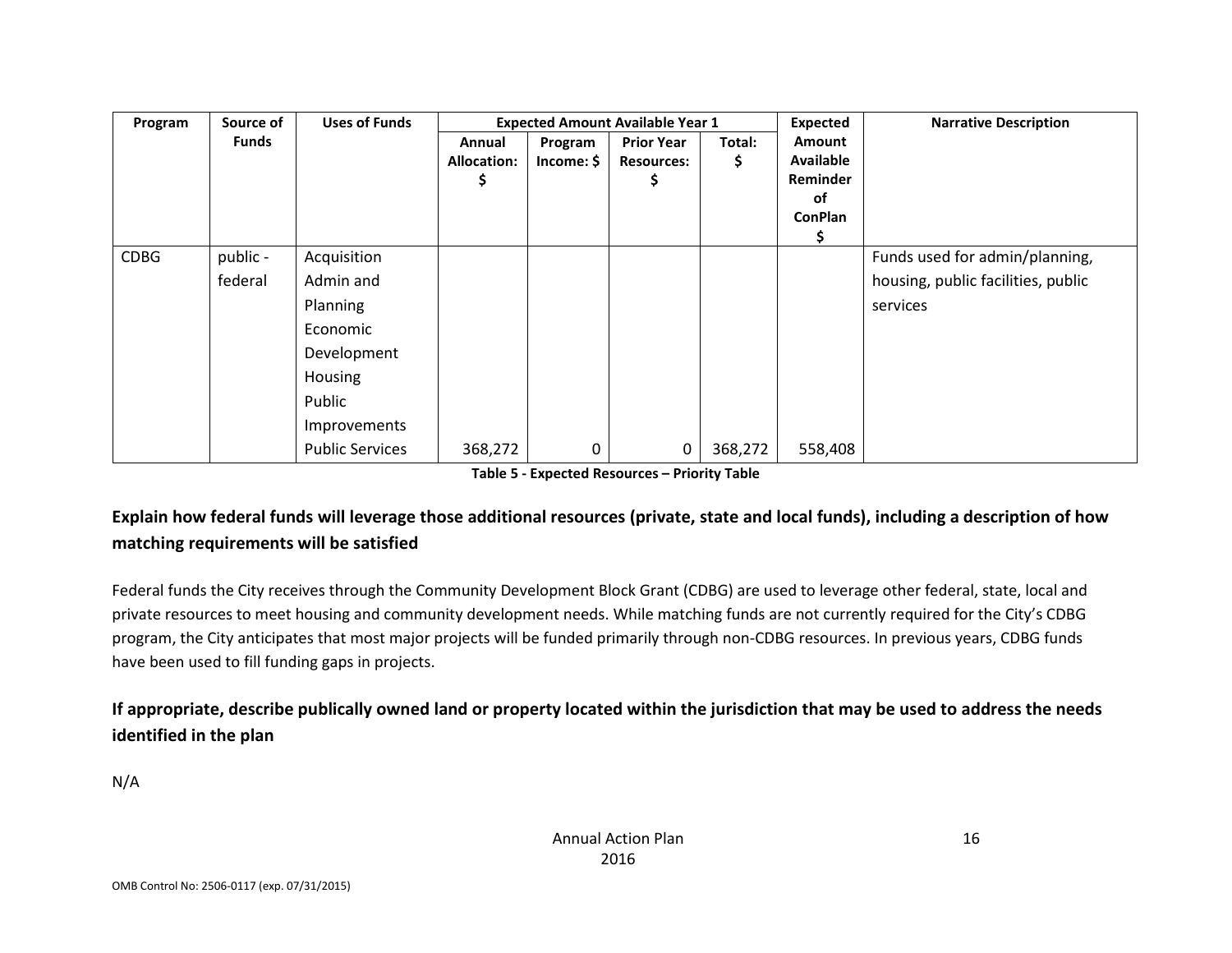# **Annual Goals and Objectives**

# **AP-20 Annual Goals and Objectives - 91.420, 91.220(c)(3)&(e)**

### **Goals Summary Information**

| Sort           | <b>Goal Name</b>     | <b>Start</b> | End  | Category                  | Geographic | <b>Needs Addressed</b> | <b>Funding</b> | <b>Goal Outcome Indicator</b>        |
|----------------|----------------------|--------------|------|---------------------------|------------|------------------------|----------------|--------------------------------------|
| Order          |                      | Year         | Year |                           | Area       |                        |                |                                      |
| 1              | Housing              | 2015         | 2019 | <b>Affordable Housing</b> | Downtown   | Housing                | CDBG:          | <b>Homeowner Housing</b>             |
|                |                      |              |      | <b>Public Housing</b>     | Marysville | Non-homeless           | \$81,000       | Rehabilitated: 75 Household          |
|                |                      |              |      | Non-Homeless              | City of    | <b>Special Needs</b>   |                | <b>Housing Unit</b>                  |
|                |                      |              |      | <b>Special Needs</b>      | Marysville |                        |                |                                      |
| $\overline{2}$ | Homelessness         | 2015         | 2019 | Homeless                  | Downtown   | Housing                | CDBG:          | Homelessness Prevention: 75          |
|                |                      |              |      |                           | Marysville | Homelessness           | \$114,272      | <b>Persons Assisted</b>              |
|                |                      |              |      |                           | City of    |                        |                |                                      |
|                |                      |              |      |                           | Marysville |                        |                |                                      |
| 3              | Non-homeless         | 2015         | 2019 | Non-Homeless              | Downtown   | Non-homeless           | CDBG:          | Public service activities other than |
|                | <b>Special Needs</b> |              |      | <b>Special Needs</b>      | Marysville | <b>Special Needs</b>   | \$35,000       | Low/Moderate Income Housing          |
|                |                      |              |      |                           | City of    |                        |                | Benefit: 491 Persons Assisted        |
|                |                      |              |      |                           | Marysville |                        |                |                                      |
| 4              | Planning and         | 2015         | 2019 | Planning and              | City of    | Housing                | CDBG:          | Other: 1 Other                       |
|                | Administration       |              |      | Administration            | Marysville | Homelessness           | \$72,000       |                                      |
|                |                      |              |      |                           |            | Non-homeless           |                |                                      |
|                |                      |              |      |                           |            | <b>Special Needs</b>   |                |                                      |
|                |                      |              |      |                           |            | Non-housing            |                |                                      |
|                |                      |              |      |                           |            | Community              |                |                                      |
|                |                      |              |      |                           |            | Development            |                |                                      |

17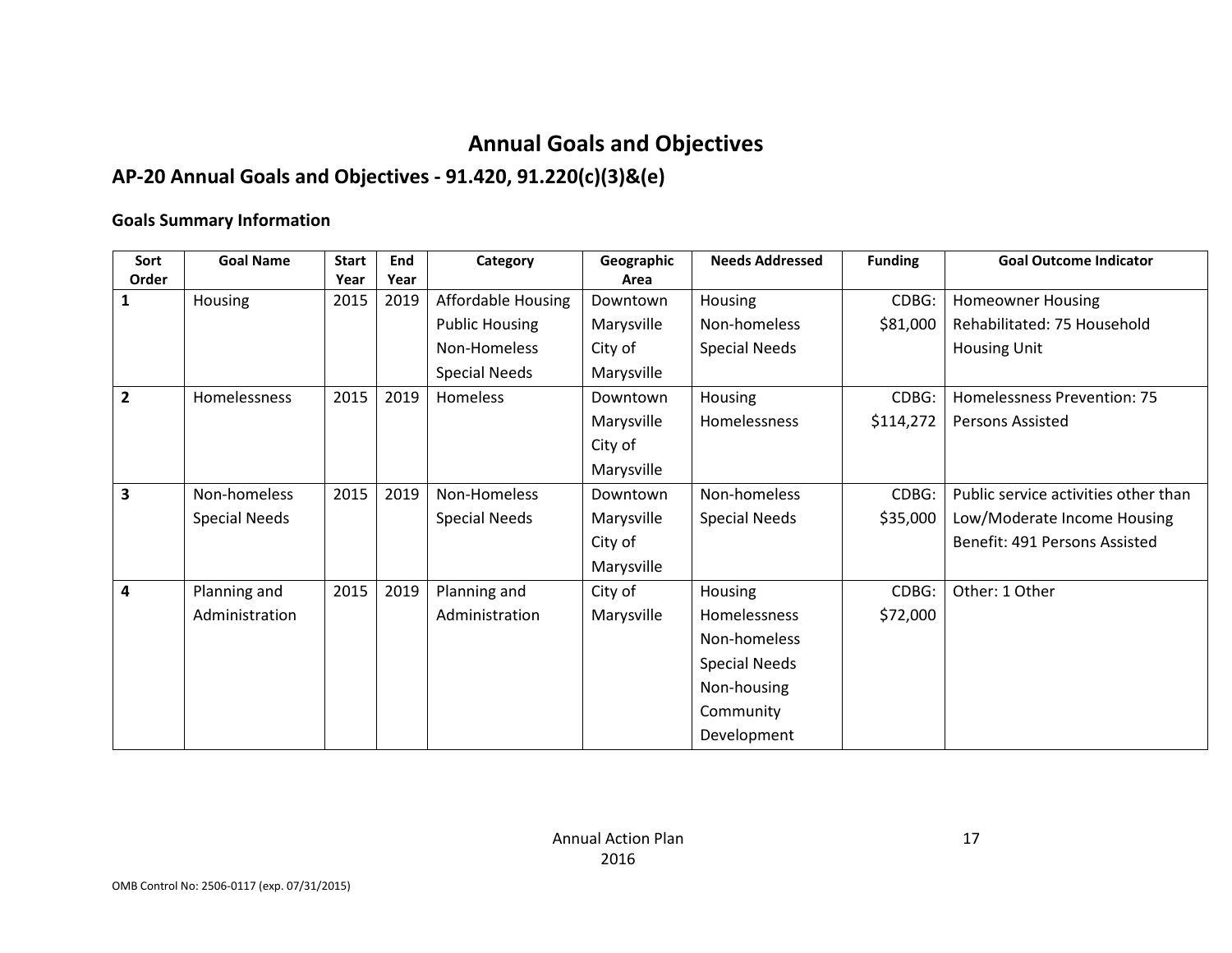| Sort  | <b>Goal Name</b> | <b>Start</b> | End  | Category    | Geographic | <b>Needs Addressed</b> | <b>Funding</b> | <b>Goal Outcome Indicator</b>     |
|-------|------------------|--------------|------|-------------|------------|------------------------|----------------|-----------------------------------|
| Order |                  | Year         | Year |             | Area       |                        |                |                                   |
|       | Community        | 2015         | 2019 | Non-Housing | Downtown   | Non-housing            | CDBG:          | Public Facility or Infrastructure |
|       | Development      |              |      | Community   | Marysville | Community              | \$66,000       | Activities other than             |
|       |                  |              |      | Development | City of    | Development            |                | Low/Moderate Income Housing       |
|       |                  |              |      |             | Marysville |                        |                | Benefit: 5000 Persons Assisted    |
|       |                  |              |      |             |            |                        |                | Other: 1 Other                    |

**Table 6 - Goals Summary**

### **Goal Descriptions**

| $\mathbf{1}$   | <b>Goal Name</b>           | Housing                                                                                                                                                                                                                                                                                                                                                                                                                                                                                   |
|----------------|----------------------------|-------------------------------------------------------------------------------------------------------------------------------------------------------------------------------------------------------------------------------------------------------------------------------------------------------------------------------------------------------------------------------------------------------------------------------------------------------------------------------------------|
|                | Goal<br><b>Description</b> | Using the available CDBG funds, the City proposes assisting approximately 75 senior and special needs households with<br>affordable housing through activities that rehabilitate existing units and assist homeowners with everyday chores allowing<br>them to stay in their homes.<br>The City will continue to support HASCO's strategy as described in the Strategic Plan.                                                                                                             |
| $\overline{2}$ | <b>Goal Name</b>           | Homelessness                                                                                                                                                                                                                                                                                                                                                                                                                                                                              |
|                | Goal<br><b>Description</b> | Provide affordable housing and comprehensive services to individuals and families experiencing or at-risk of homelessness.<br>Support the implementation of housing for homeless which could include a wide range of housing: shelter, transitional<br>housing, and housing first units to provide a safe place to stay along with services. The goal is to assist homeless in<br>transitioning from shelter to housing. This would include addressing the needs related to homelessness. |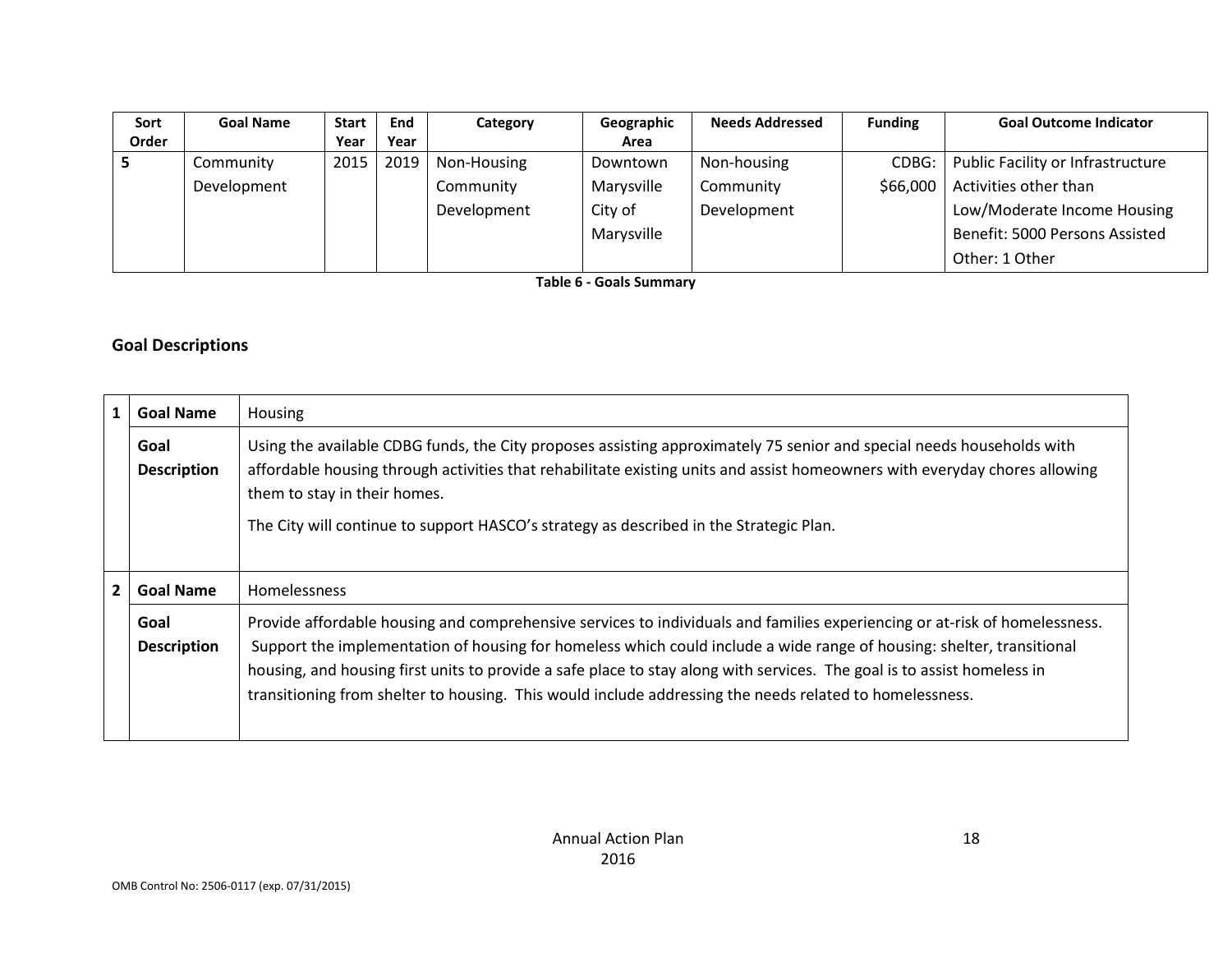| 3 <sup>1</sup>          | <b>Goal Name</b>           | Non-homeless Special Needs                                                                                                                                                                                                                                                                                                                                                                                               |  |
|-------------------------|----------------------------|--------------------------------------------------------------------------------------------------------------------------------------------------------------------------------------------------------------------------------------------------------------------------------------------------------------------------------------------------------------------------------------------------------------------------|--|
|                         | Goal<br><b>Description</b> | Provide services to low income seniors and disabled adults allowing them to preserve their independence and provide a safe<br>living environment. Services include chore services which allows low-income seniors citizens and person with disabilities to<br>retain their independence and remain in their homes. Provide meals to low-income senior citizens, disabled adults, and low-<br>income school aged children |  |
| $\overline{\mathbf{4}}$ | <b>Goal Name</b>           | Planning and Administration                                                                                                                                                                                                                                                                                                                                                                                              |  |
|                         | Goal<br><b>Description</b> | Planning and administration funds will support management, oversight, and coordination of the CDBG grant program, which<br>includes activities such as development of the Consolidated Plan and Annual Action Plans; facilitating the citizen participation<br>process; and selection, monitoring, evaluating, and reporting for CDBG projects and activities.                                                           |  |
| 5 <sub>1</sub>          | <b>Goal Name</b>           | <b>Community Development</b>                                                                                                                                                                                                                                                                                                                                                                                             |  |
|                         | Goal<br><b>Description</b> | Using the available CDBG funds, the City proposes assisting individuals by promoting a suitable living environment, dignity,<br>self-sufficiency, and economic advancement for low- and moderate-income persons. Funds will also be used to improve the<br>safety and livability of low- and moderate-income neighborhoods by addressing service gaps in public facilities.                                              |  |

**Table 7 – Goal Descriptions**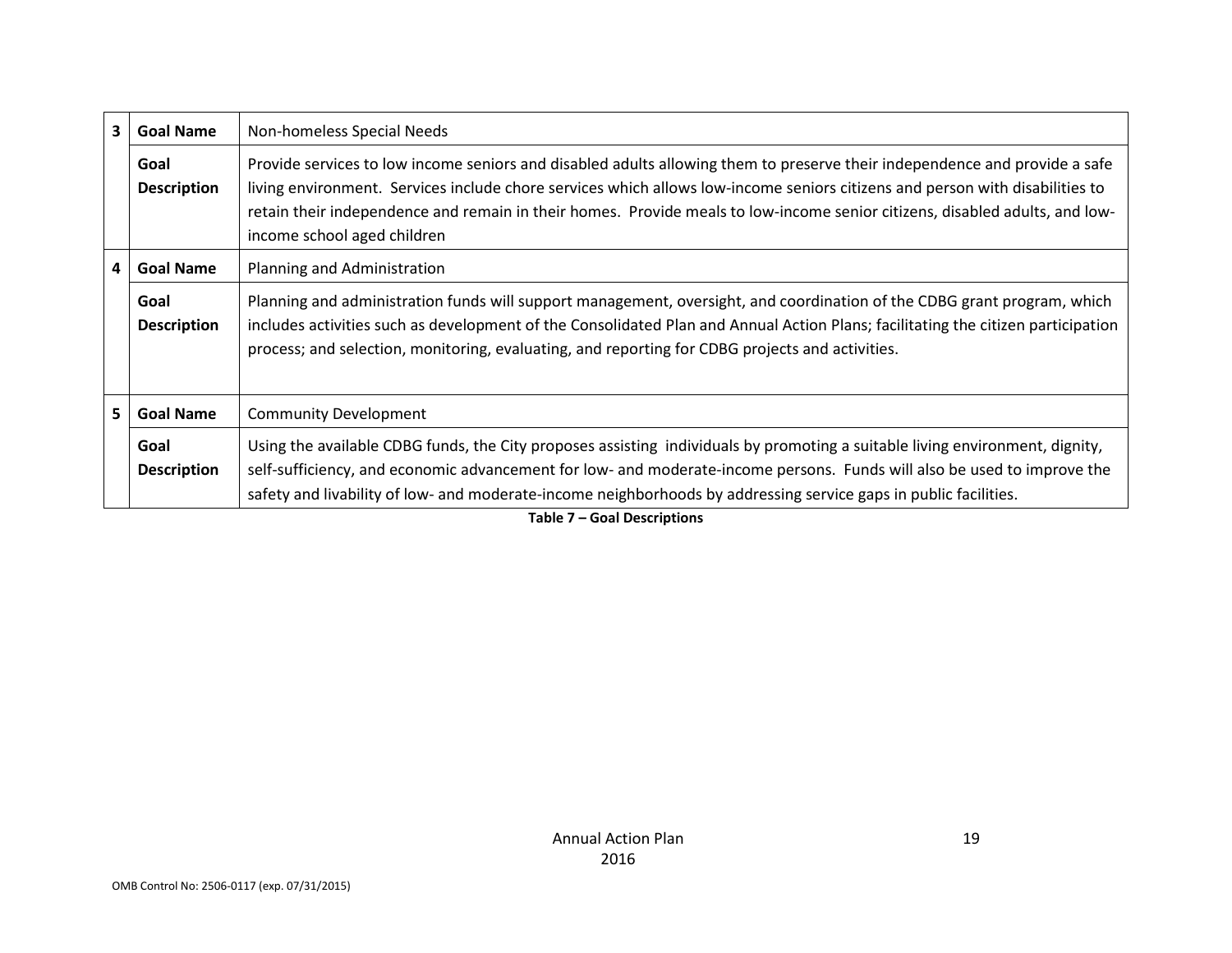## **AP-35 Projects - 91.420, 91.220(d)**

### **Introduction**

The City of Marysville will receive \$368,272 in federal funding for the 2016 program year under the CDBG program. The City anticipates that these funds will help leverage funding from other public and private resources.

Capital projects will include activities related to housing, rehabilitation, public facilities, and infrastructure. Public services will include services that meet the needs of homeless and special needs populations, specifically seniors, persons with disabilities, as well as services that address hunger. Planning and administration funds will support management, oversight, and coordination of the CDBG grant program, which includes activities such as development of the Consolidated Plan and Annual Action Plans; facilitating the citizen participation process; and selection, monitoring, evaluating, and reporting for CDBG projects and activities.

| #                             | <b>Project Name</b>                               |  |
|-------------------------------|---------------------------------------------------|--|
| 3                             | PY2016 - CDBG Planning and Administration         |  |
| 4                             | PY2016 - Non-homeless Special Needs               |  |
| 5                             | PY2016 - Affordable Housing                       |  |
| 6                             | PY2016 - Public Facilities                        |  |
| 7                             | PY2016 - Homeless Housing                         |  |
| 8                             | PY2016 - Homeless Housing and Supportive Services |  |
| Table 8 – Project Information |                                                   |  |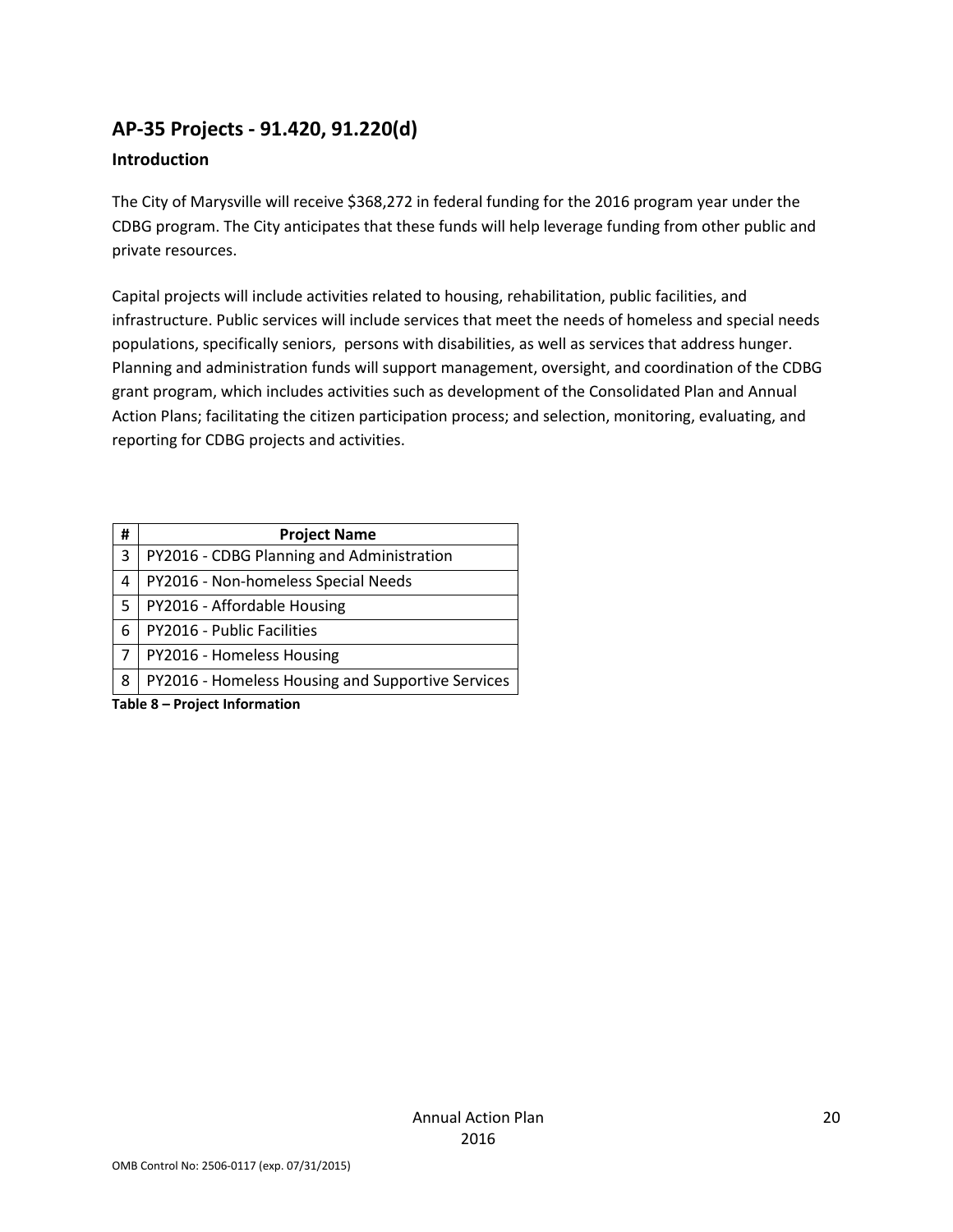### **Describe the reasons for allocation priorities and any obstacles to addressing underserved needs**

Assistance will be primarily directed to the City's areas with a majority of low- and moderate-income residents and concentrations of racial and ethnic diversity, as identified in the 2015-2019 Consolidated Plan.

Allocation priorities and investments for the 2016 program year were informed by the priority needs identified in the citizen and consultation processes and general research, as well as the potential for providing the greatest benefit, considering the limited amount of funding available, while meeting CDBG Program requirements.

The greatest obstacle to meeting underserved needs is expected to be the availability of adequate financial resources to keep pace with demand, particularly related to affordable housing and services for the growing senior population, persons with disabilities, homeless persons with mental health and chemical dependency issues, and low- and moderate-income populations.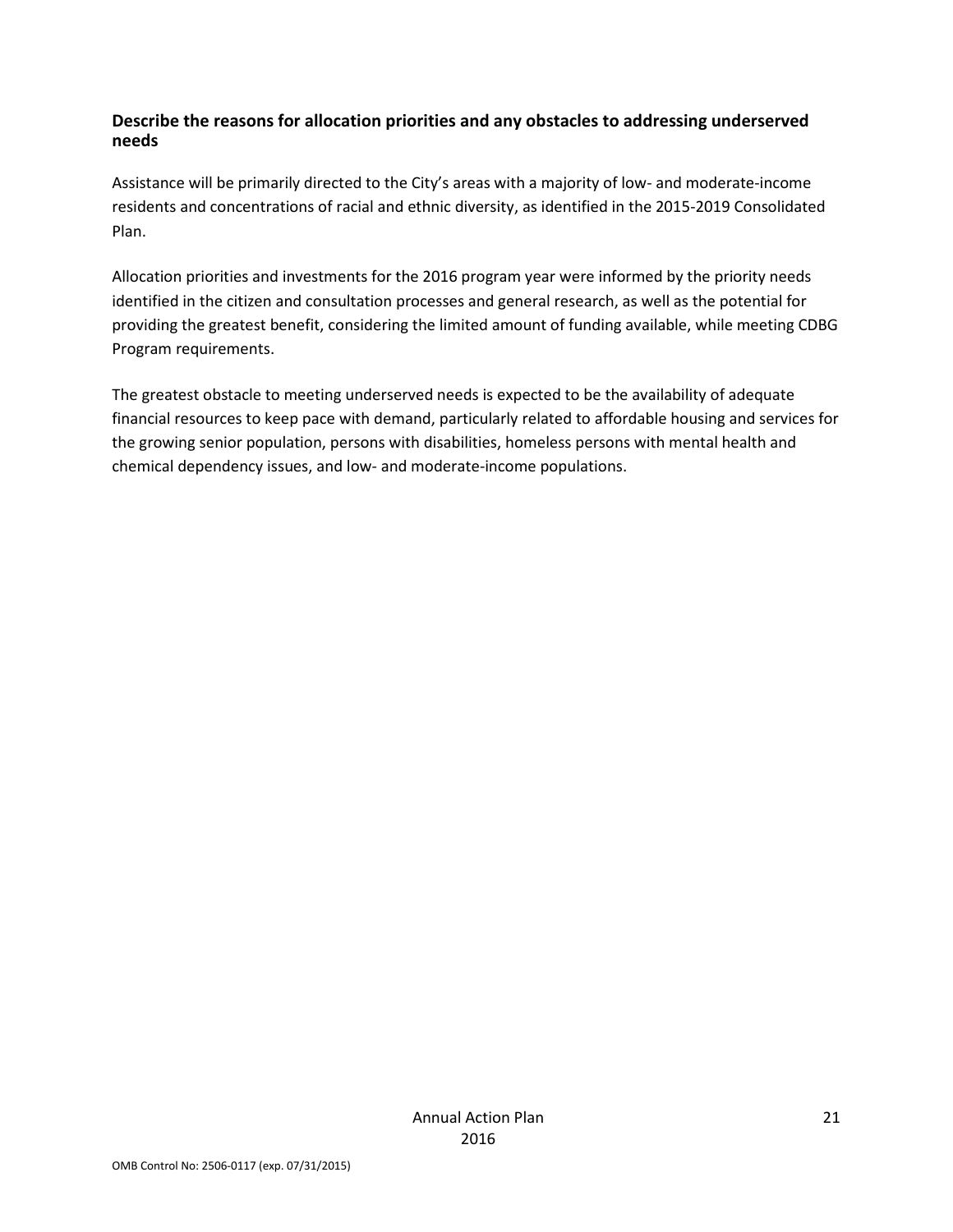# **AP-38 Project Summary**

# **Project Summary Information**

| $\mathbf{1}$            | <b>Project Name</b>                                                                                  | PY2016 - CDBG Planning and Administration                                                                                                                                                                                                                                                                                                                            |
|-------------------------|------------------------------------------------------------------------------------------------------|----------------------------------------------------------------------------------------------------------------------------------------------------------------------------------------------------------------------------------------------------------------------------------------------------------------------------------------------------------------------|
|                         | <b>Target Area</b>                                                                                   | City of Marysville                                                                                                                                                                                                                                                                                                                                                   |
|                         | <b>Goals Supported</b>                                                                               | Planning and Administration                                                                                                                                                                                                                                                                                                                                          |
|                         | <b>Needs Addressed</b>                                                                               | Non-housing Community Development                                                                                                                                                                                                                                                                                                                                    |
|                         | <b>Funding</b>                                                                                       | CDBG: \$72,000                                                                                                                                                                                                                                                                                                                                                       |
|                         | <b>Description</b>                                                                                   | Provides support for planning and administration of CDBG Program                                                                                                                                                                                                                                                                                                     |
|                         | <b>Target Date</b>                                                                                   | 6/30/2017                                                                                                                                                                                                                                                                                                                                                            |
|                         | <b>Estimate the number and type</b><br>of families that will benefit<br>from the proposed activities |                                                                                                                                                                                                                                                                                                                                                                      |
|                         | <b>Location Description</b>                                                                          |                                                                                                                                                                                                                                                                                                                                                                      |
|                         | <b>Planned Activities</b>                                                                            | Funds will be used to provide general management, oversight, and coordination of the CDBG grant<br>program, which includes activates such as updating the annual action plan; facilitating the citizen<br>participation process; selecting, monitoring, evaluating, and reporting on projects and activities; and other<br>compliance activities as required by HUD. |
| $\overline{\mathbf{2}}$ | <b>Project Name</b>                                                                                  | PY2016 - Non-homeless Special Needs                                                                                                                                                                                                                                                                                                                                  |
|                         | <b>Target Area</b>                                                                                   | City of Marysville                                                                                                                                                                                                                                                                                                                                                   |
|                         | <b>Goals Supported</b>                                                                               | Non-homeless Special Needs                                                                                                                                                                                                                                                                                                                                           |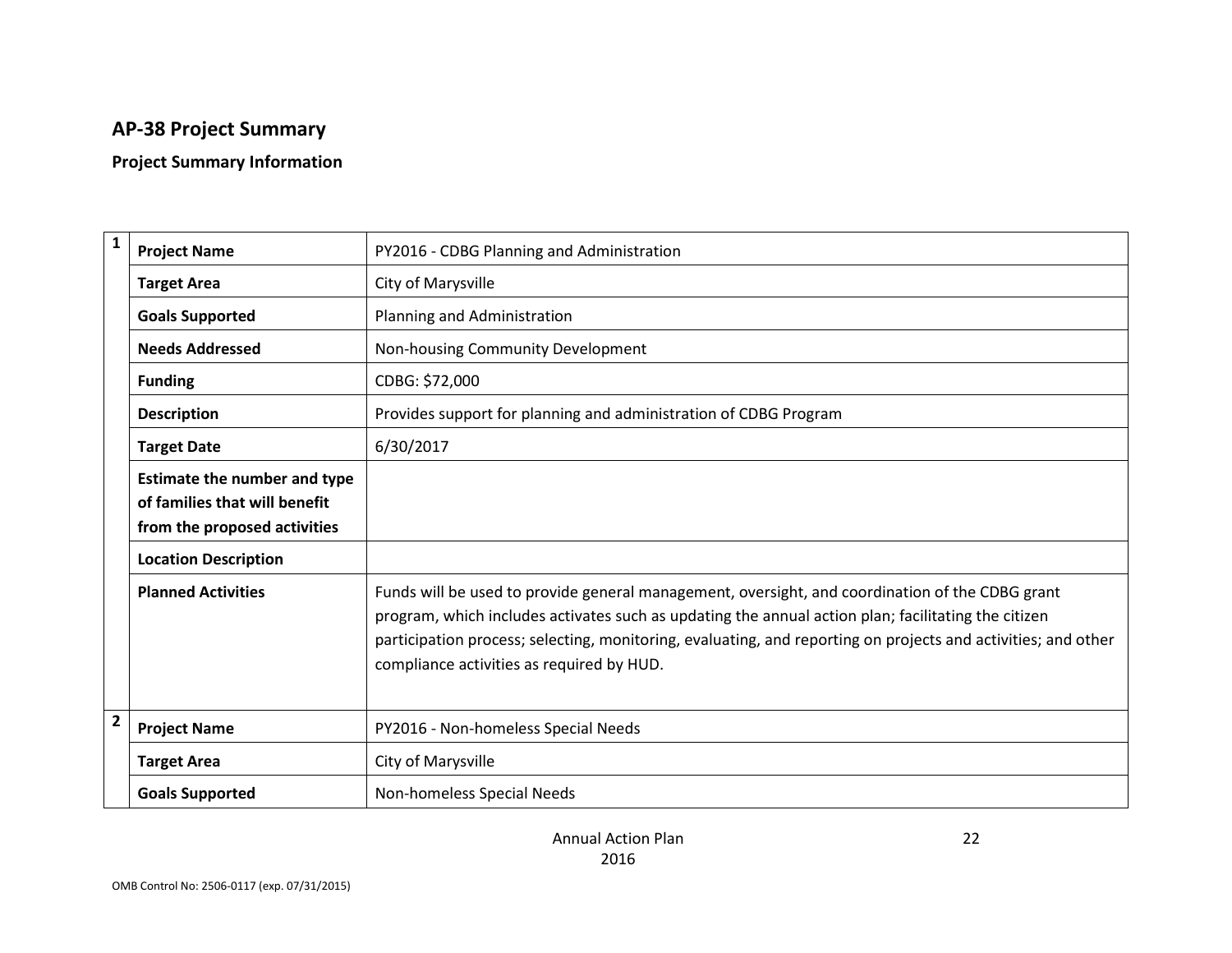|                         | <b>Needs Addressed</b>                                                                               | Non-homeless Special Needs                                                                                                                                                                                                                                                                                                                                                                    |
|-------------------------|------------------------------------------------------------------------------------------------------|-----------------------------------------------------------------------------------------------------------------------------------------------------------------------------------------------------------------------------------------------------------------------------------------------------------------------------------------------------------------------------------------------|
|                         | <b>Funding</b>                                                                                       | CDBG: \$35,000                                                                                                                                                                                                                                                                                                                                                                                |
|                         | <b>Description</b>                                                                                   | Provide services and assistance to elderly and functionally disabled adults at risk of losing their<br>independence or becoming homeless.                                                                                                                                                                                                                                                     |
|                         | <b>Target Date</b>                                                                                   | 6/30/2017                                                                                                                                                                                                                                                                                                                                                                                     |
|                         | <b>Estimate the number and type</b><br>of families that will benefit<br>from the proposed activities | Approximately 25 low-income seniors and disabled adults will benefit from the proposed activities.                                                                                                                                                                                                                                                                                            |
|                         | <b>Location Description</b>                                                                          |                                                                                                                                                                                                                                                                                                                                                                                               |
|                         | <b>Planned Activities</b>                                                                            | Support programs that provide low-income senior citizens and disabled adults with services allowing them<br>to maintain their independence and remain in their homes. Types of services include chore level and basic<br>housekeeping as well as grocery shopping, meal delivery service for low-income seniors and disabled<br>adults, and food services to low-income school-aged children. |
| $\overline{\mathbf{3}}$ | <b>Project Name</b>                                                                                  | PY2016 - Affordable Housing                                                                                                                                                                                                                                                                                                                                                                   |
|                         | <b>Target Area</b>                                                                                   | City of Marysville                                                                                                                                                                                                                                                                                                                                                                            |
|                         | <b>Goals Supported</b>                                                                               | Housing                                                                                                                                                                                                                                                                                                                                                                                       |
|                         | <b>Needs Addressed</b>                                                                               | Housing<br>Homelessness                                                                                                                                                                                                                                                                                                                                                                       |
|                         | <b>Funding</b>                                                                                       | CDBG: \$81,000                                                                                                                                                                                                                                                                                                                                                                                |
|                         | <b>Description</b>                                                                                   | Provide assistance for improving the safety and accessibility of housing units that benefit low-income<br>seniors and persons with physical or developmental disabilities.                                                                                                                                                                                                                    |
|                         | <b>Target Date</b>                                                                                   | 6/30/2017                                                                                                                                                                                                                                                                                                                                                                                     |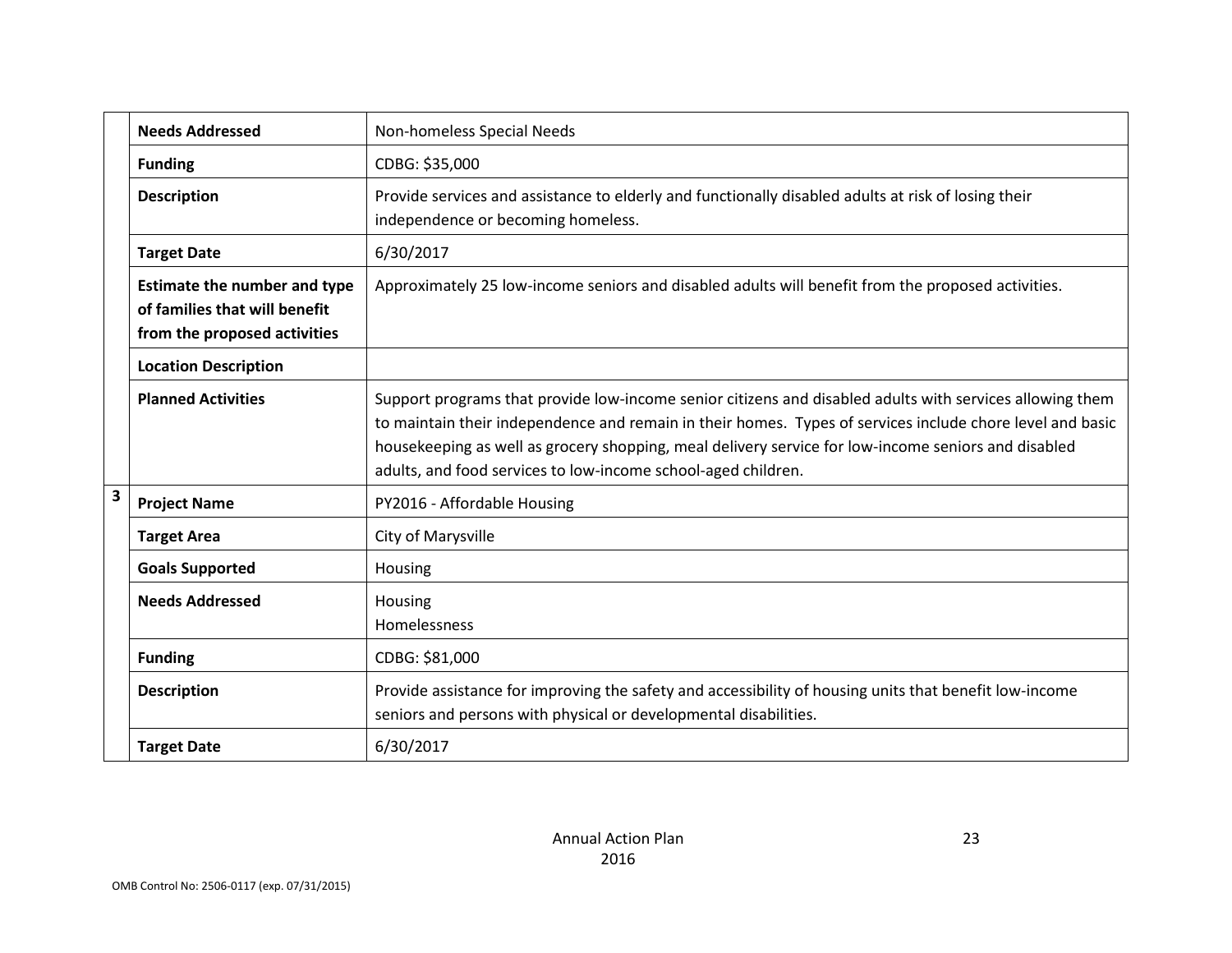|                         | <b>Estimate the number and type</b><br>of families that will benefit<br>from the proposed activities | Approximately 75 low-income seniors and disabled adults will benefit from the proposed activities.                                                                                                                                                         |
|-------------------------|------------------------------------------------------------------------------------------------------|------------------------------------------------------------------------------------------------------------------------------------------------------------------------------------------------------------------------------------------------------------|
|                         | <b>Location Description</b>                                                                          |                                                                                                                                                                                                                                                            |
|                         | <b>Planned Activities</b>                                                                            | Minor Home Repair assists low-income elderly and disabled homeowners by providing health and safety<br>related repairs to promote independence, preserve dignity, and enhance quality of life.                                                             |
| $\overline{\mathbf{4}}$ | <b>Project Name</b>                                                                                  | PY2016 - Public Facilities                                                                                                                                                                                                                                 |
|                         | <b>Target Area</b>                                                                                   | Downtown Marysville                                                                                                                                                                                                                                        |
|                         | <b>Goals Supported</b>                                                                               | <b>Community Development</b>                                                                                                                                                                                                                               |
|                         | <b>Needs Addressed</b>                                                                               | Non-housing Community Development                                                                                                                                                                                                                          |
|                         | <b>Funding</b>                                                                                       | CDBG: \$66,000                                                                                                                                                                                                                                             |
|                         | <b>Description</b>                                                                                   | Improve the safety and livability of low- and moderate-income neighborhoods by increasing access to<br>quality public and private facilities in low- and moderate-income areas by providing funds for<br>rehabilitation.                                   |
|                         | <b>Target Date</b>                                                                                   | 6/30/2017                                                                                                                                                                                                                                                  |
|                         | <b>Estimate the number and type</b><br>of families that will benefit<br>from the proposed activities | Individuals and families that reside within the low-income neighborhood where this facility is located, as<br>well as families from around the City and local area will benefit from the proposed activities.                                              |
|                         | <b>Location Description</b>                                                                          | 514 Delta Avenue Marysville 98270                                                                                                                                                                                                                          |
|                         | <b>Planned Activities</b>                                                                            | Addition of BBQ pavillions in the City's only downtown park. Improvements recently completed with CDBG<br>funds have increased the use of the park dramatically. The proposed facilities will add seating, gathering,<br>and recreation space to the park. |
| 5                       | <b>Project Name</b>                                                                                  | PY2016 - Homeless Housing                                                                                                                                                                                                                                  |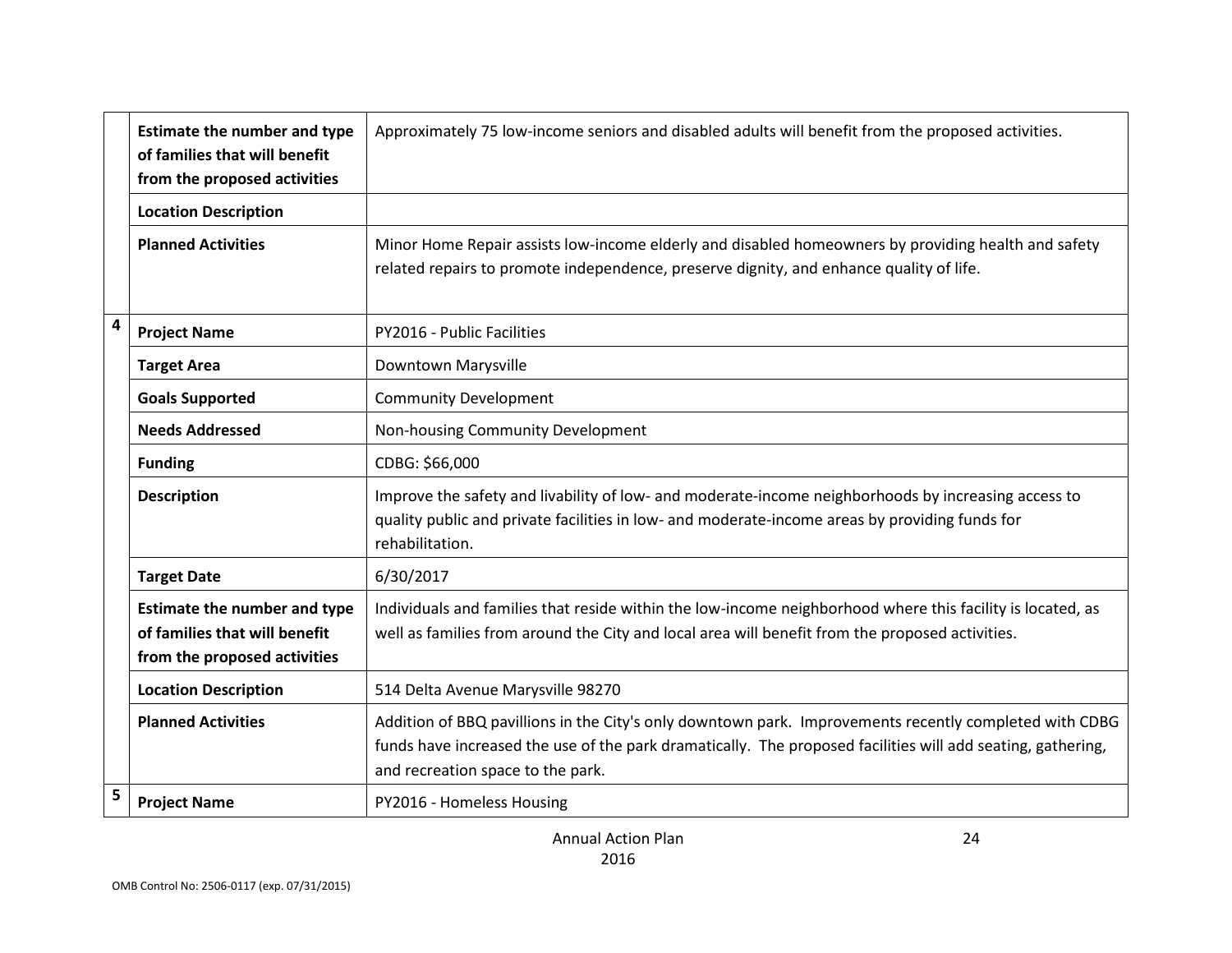|   | <b>Target Area</b>                                                                                   | Downtown Marysville<br>City of Marysville                                                                                                                                                                                                                                                                                                                                                                                                                                                                                                               |
|---|------------------------------------------------------------------------------------------------------|---------------------------------------------------------------------------------------------------------------------------------------------------------------------------------------------------------------------------------------------------------------------------------------------------------------------------------------------------------------------------------------------------------------------------------------------------------------------------------------------------------------------------------------------------------|
|   | <b>Goals Supported</b>                                                                               | Housing<br>Homelessness                                                                                                                                                                                                                                                                                                                                                                                                                                                                                                                                 |
|   | <b>Needs Addressed</b>                                                                               | Housing<br>Homelessness                                                                                                                                                                                                                                                                                                                                                                                                                                                                                                                                 |
|   | <b>Funding</b>                                                                                       | CDBG: \$99,272                                                                                                                                                                                                                                                                                                                                                                                                                                                                                                                                          |
|   | <b>Description</b>                                                                                   | Work with non-profit organizations that operate shelters, transitional housing, and housing first units who<br>would provide shelter/housing and services for homeless and those at risk of homelessness. This would<br>include addressing the basic needs of the homeless with transitioning from shelter to housing. Support<br>programs that provide homeless, special needs, and low-income populations with basic needs and access<br>to essential services, such as transportation, health care, childcare, case management, and food assistance. |
|   | <b>Target Date</b>                                                                                   |                                                                                                                                                                                                                                                                                                                                                                                                                                                                                                                                                         |
|   | <b>Estimate the number and type</b><br>of families that will benefit<br>from the proposed activities | Homeless and at risk of homelessness families, individuals, veterans, etc. will benefit from the proposed<br>activities.                                                                                                                                                                                                                                                                                                                                                                                                                                |
|   | <b>Location Description</b>                                                                          |                                                                                                                                                                                                                                                                                                                                                                                                                                                                                                                                                         |
|   | <b>Planned Activities</b>                                                                            | Support shelter operations to provide a safe place to stay and services to assist people in transitioning<br>from shelter to housing and addressing the needs related to homelessness. Support programs that<br>provide homeless, special needs, and low-income populations with basic needs and access to essential<br>services, such as transportation, health care, childcare, case management, and housing.                                                                                                                                         |
| 6 | <b>Project Name</b>                                                                                  | PY2016 - Homeless Housing and Supportive Services                                                                                                                                                                                                                                                                                                                                                                                                                                                                                                       |
|   | <b>Target Area</b>                                                                                   | City of Marysville                                                                                                                                                                                                                                                                                                                                                                                                                                                                                                                                      |
|   | <b>Goals Supported</b>                                                                               | Housing<br><b>Homelessness</b>                                                                                                                                                                                                                                                                                                                                                                                                                                                                                                                          |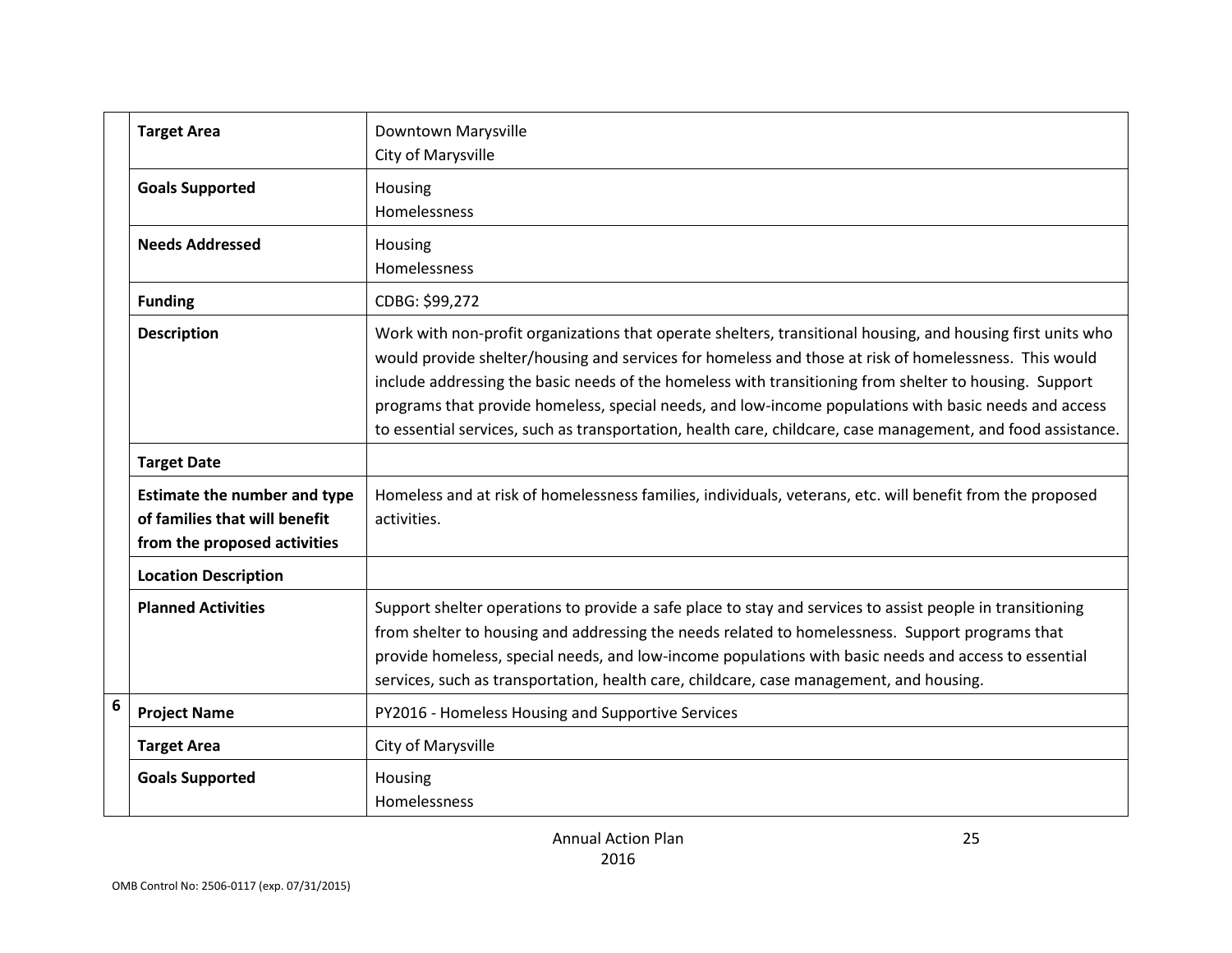| <b>Needs Addressed</b>                                                                               | Housing                                                                                                                                                                                                                                                                            |
|------------------------------------------------------------------------------------------------------|------------------------------------------------------------------------------------------------------------------------------------------------------------------------------------------------------------------------------------------------------------------------------------|
|                                                                                                      | <b>Homelessness</b>                                                                                                                                                                                                                                                                |
| <b>Funding</b>                                                                                       | CDBG: \$15,000                                                                                                                                                                                                                                                                     |
| <b>Description</b>                                                                                   | Assist homeless persons in the transition to self-sufficiency by supporting transitional, permanent<br>supportive, and permanent affordable housing and related services, giving priority to families.                                                                             |
| <b>Target Date</b>                                                                                   | 6/30/2017                                                                                                                                                                                                                                                                          |
| <b>Estimate the number and type</b><br>of families that will benefit<br>from the proposed activities | It is estimated that 20 homeless or at-risk of homelessness families will benefit.                                                                                                                                                                                                 |
| <b>Location Description</b>                                                                          | 1027 Beach Avenue, Marysville WA                                                                                                                                                                                                                                                   |
| <b>Planned Activities</b>                                                                            | Housing Hope provides affordable housing and comprehensive services to individuals and families<br>experiencing or at risk of homelessness. Services include, but are not limited to, life skills training, child<br>care, parenting classes, case management, and legal services. |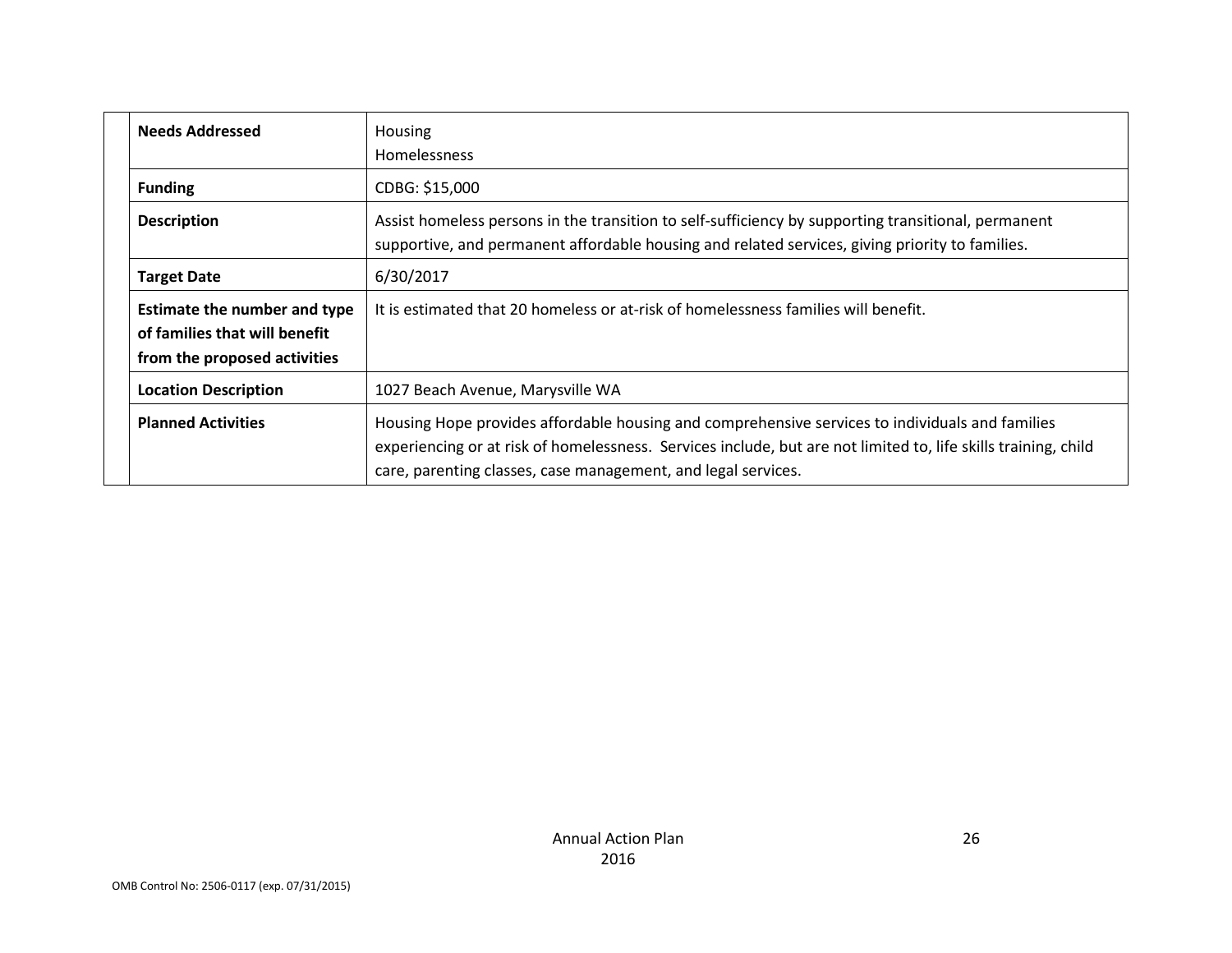## **AP-50 Geographic Distribution - 91.420, 91.220(f)**

## **Description of the geographic areas of the entitlement (including areas of low-income and minority concentration) where assistance will be directed**

Eighteen percent of the PY2016 funds will be directed to public facilities and public services in the downtown area. The remaining funds are not directed to any specific target area, but are utilized citywide.

### **Geographic Distribution**

| <b>Target Area</b>  | <b>Percentage of Funds</b> |
|---------------------|----------------------------|
| Downtown Marysville |                            |
| City of Marysville  |                            |

**Table 9 - Geographic Distribution** 

### **Rationale for the priorities for allocating investments geographically**

The projects that have been targeted in specific neighborhoods/tracts reflect the priority to encourage activities to locate where they are most effective and efficient.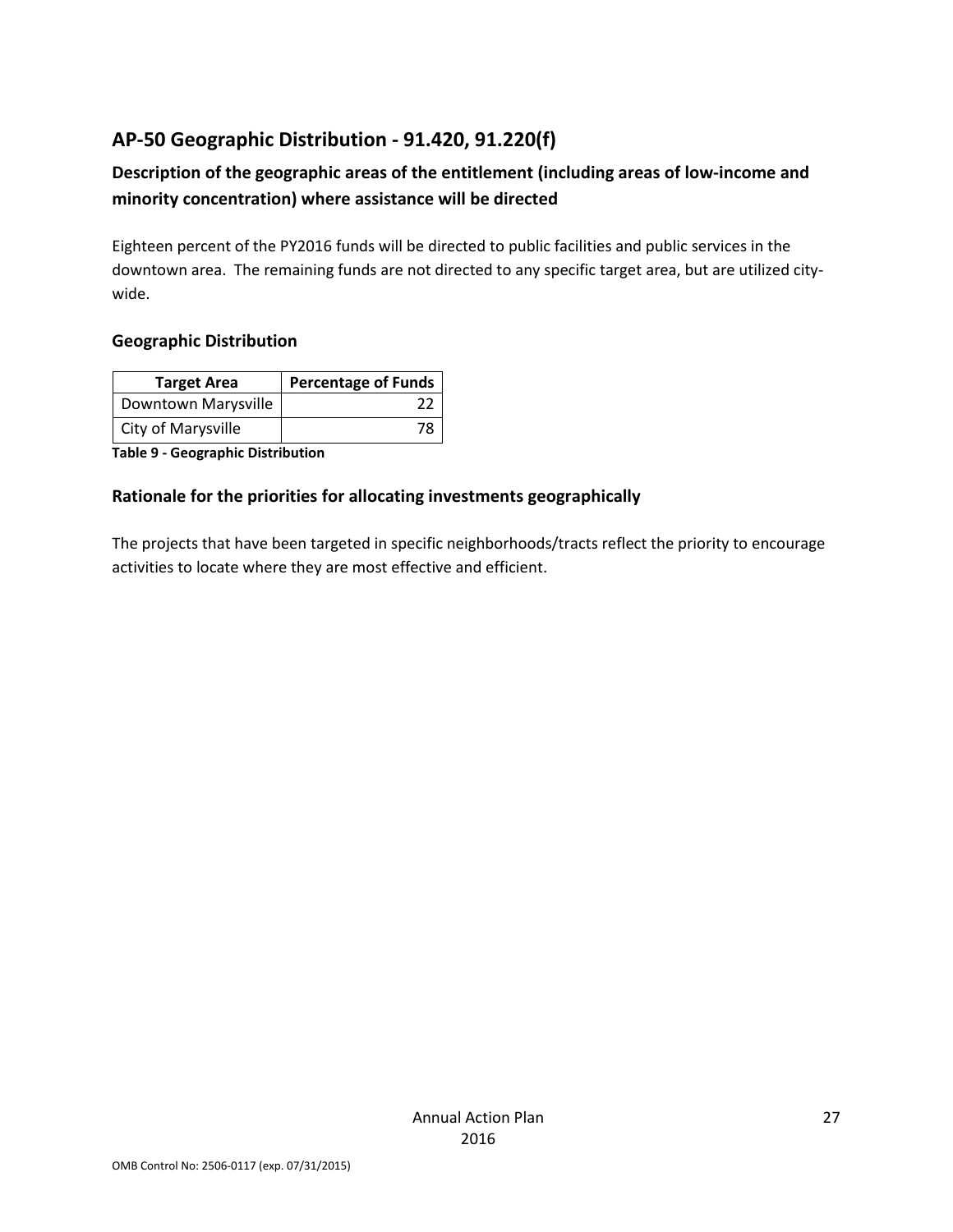# **AP-85 Other Actions - 91.420, 91.220(k)**

### **Introduction**

### **Actions planned to address obstacles to meeting underserved needs**

The City will continue to conduct outreach to various community sectors to inform lenders, property managers, and the public about Fair Housing laws. The City will also continue to work with non-profits to determine where the greatest underserved needs lie.

### **Actions planned to foster and maintain affordable housing**

The City will work to reduce barriers to affordable housing by awarding CDBG funds to projects that will help develop or maintain decent and safe affordable housing for low-to-moderate income persons in our community. In addition, the City will specifically explore reducing barriers for production of lowincome housing, shelters, transitional housing, housing for elderly and special needs housing.

### **Actions planned to reduce lead-based paint hazards**

The City will pursue the Lead-based Paint Strategy as described in the Strategic Plan to evaluate and reduce the number of housing units containing lead-based paint hazards. All housing rehabilitation efforts on homes that were built before 1978 will include lead-based paint hazard evaluations. All hazards will be addressed, either through abatement or interim controls to minimize the hazards.

### **Actions planned to reduce the number of poverty-level families**

The City provides funding to organizations which provide supportive services to homeless and at risk of homelessness families including Case Managers that work with parents to develop goals and step-bystep plans to move families forward, including basic education, access to child support, legal remedies, quality childcare, and preparation for employment. The City will continue to fund these types of services.

### **Actions planned to develop institutional structure**

The City will continue to use its citizen participation process to solicit public comments on local priorities and objectives for CDBG funds and to receive feedback on progress made towards meeting the local strategies and objectives. The Citizen Advisory Committee (CAC) for Housing and Community Development enhances the level of guidance from the community, coordination between public and nonprofit agencies, and supports further development of the institutional structure.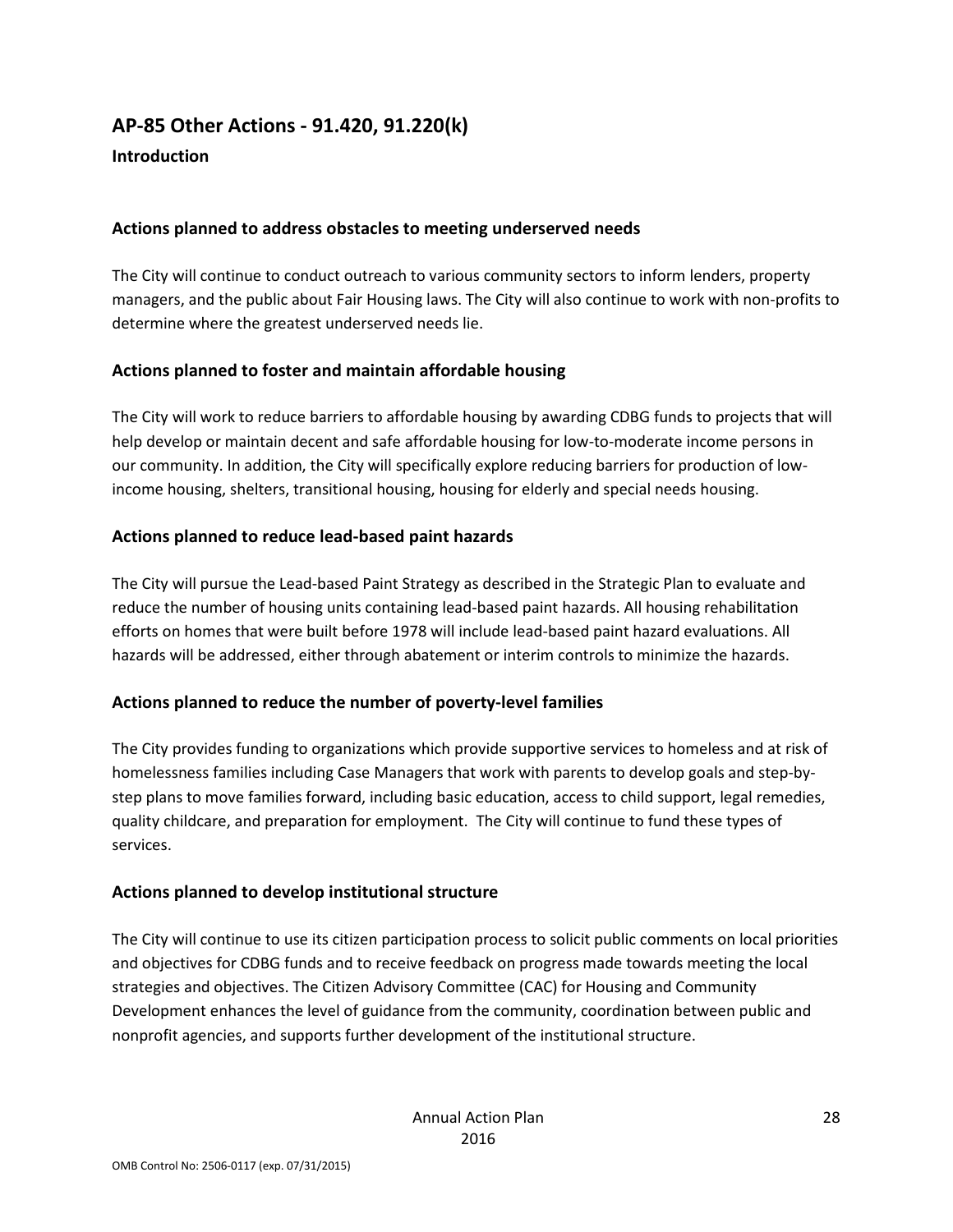## **Actions planned to enhance coordination between public and private housing and social service agencies**

The City will continue to coordinate and support the efforts of local housing and service agencies. The City is actively participating in the development of the Partnership to End Homelessness' Strategic Plan. The City works with the Housing Authority of Snohomish County (HASCO) on existing and proposed housing projects located within the City.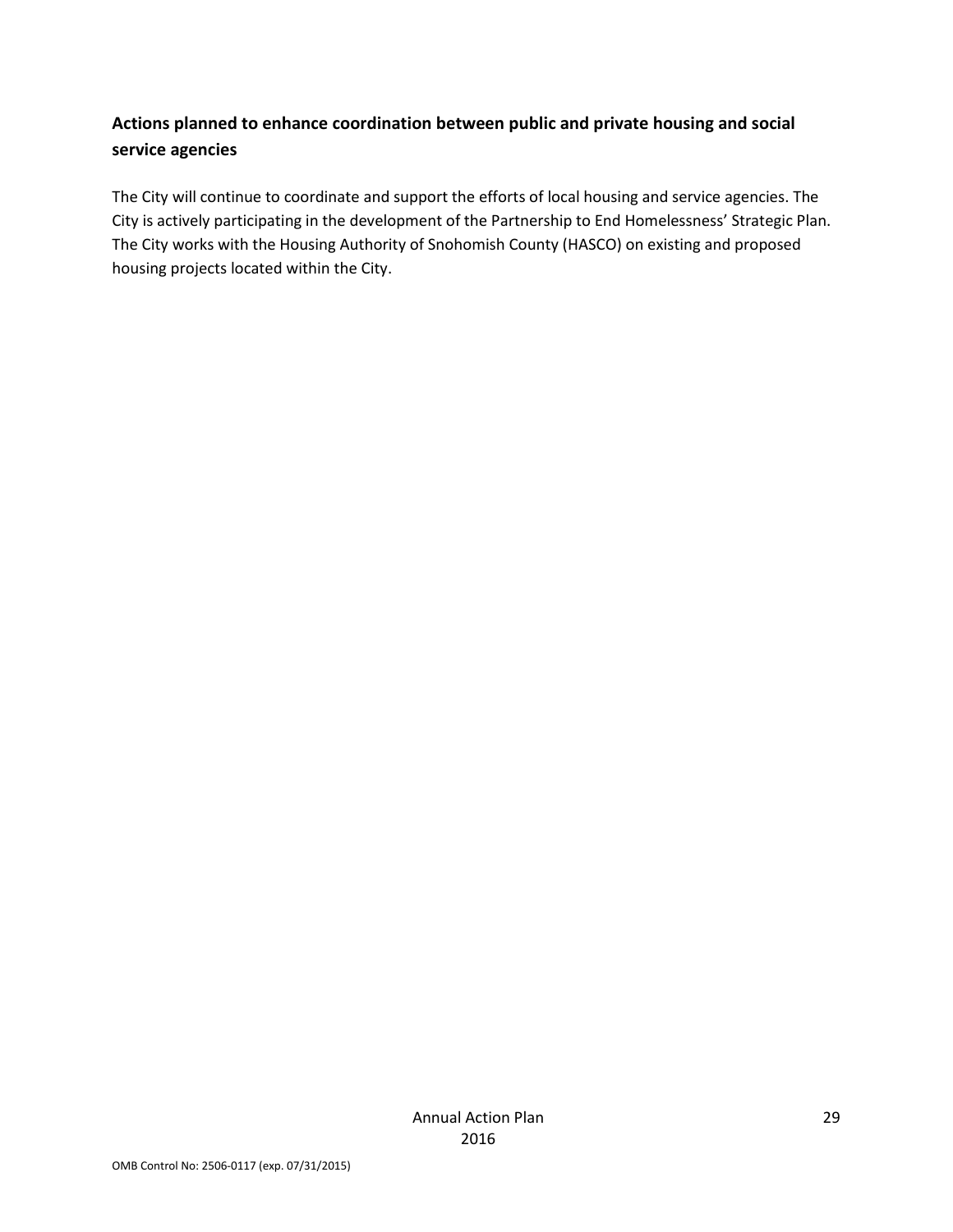# **Program Specific Requirements AP-90 Program Specific Requirements - 91.420, 91.220(l)(1,2,4)**

### **Introduction**

The 2016 Action Plan continues some of the programs, and one capital project, that the City has implemented in the past. Programs include; Minor Home Repair; public (human) services consisting of, Chore Services, and Supportive Services for low- and moderate- income individuals and families. In addition, two new Public Service projects have been funded to address food insecurities of low-and moderate-income children and low- and moderate-income seniors and adults with disabilities.

The City does not expect to receive program income, proceeds from Section 108 loan guarantees, surplus funds from urban renewal settlement, returned grant funds, or income from float-funded activities during the term of the Con Plan. The City does not expect to fund any urgent need activities. All CDBG funds are expected to be used for activities that benefit persons of low- and moderate income.

### **Community Development Block Grant Program (CDBG) Reference 24 CFR 91.220(l)(1)**

Projects planned with all CDBG funds expected to be available during the year are identified in the Projects Table. The following identifies program income that is available for use that is included in projects to be carried out.

| 1. The total amount of program income that will have been received before the start of the next   |          |
|---------------------------------------------------------------------------------------------------|----------|
| program year and that has not yet been reprogrammed                                               | 0        |
| 2. The amount of proceeds from section 108 loan guarantees that will be used during the year to   |          |
| address the priority needs and specific objectives identified in the grantee's strategic plan.    | $\Omega$ |
| 3. The amount of surplus funds from urban renewal settlements                                     | 0        |
| 4. The amount of any grant funds returned to the line of credit for which the planned use has not |          |
| been included in a prior statement or plan                                                        | $\Omega$ |
| 5. The amount of income from float-funded activities                                              | $\Omega$ |
| <b>Total Program Income:</b>                                                                      |          |
|                                                                                                   |          |

### **Other CDBG Requirements**

1. The amount of urgent need activities 0